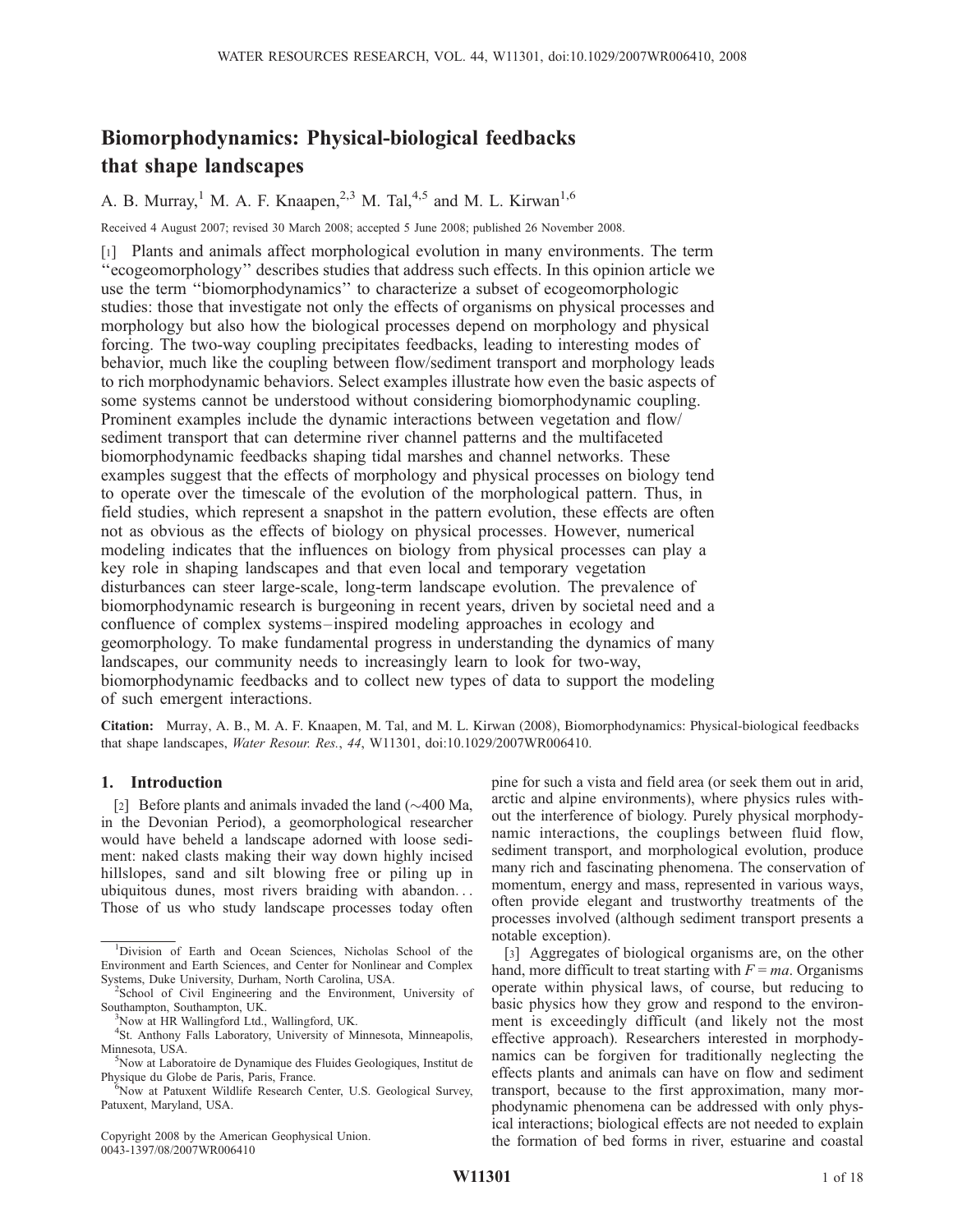environments, for example. However, the differences between the pre-Devonian landscape and what we see over much of the Earth's surface suggests that vegetation and creatures play an important role in many surface processes. The morphological evolution of some landscapes cannot be understood even approximately without considering the twoway coupling between physical and biological processes.

[4] Tidal marshes provide a striking example: Marsh vegetation depends on the physical processes in several ways, starting with the fact that colonization cannot occur unless a (previously unvegetated) surface is sufficiently high in the tidal range. In turn, marsh vegetation exerts first-order controls on flow, sediment transport, and morphological change within a marsh and tidal creek system. Addressing the long-term evolution of a marsh environment requires a consideration of both physical and biological processes, and how they interact.

[5] We argue here on the basis of a few select examples that such two-way couplings fundamentally shape many landscapes,. Studies of systems in which biologicalmorphological coupling and feedback is important, which we term ''biomorphodynamic'', are beginning to blossom, and in our opinion this trend should accelerate. (The terms "ecomorphodynamic", "biogeomorphology", and ecogeomorphology have also been used [Fagherazzi et al., 2004; Hupp et al., 1995; Naylor et al., 2002; Stallins, 2006; Viles, 1988, 1990], and the latter two might be applied more broadly than the restricted sense of two-way coupling we suggest for biomorphodynamics.)

[6] Quantitative morphodynamic models have not included biological or ecological processes very often until recently, possibly because representing them in a quantitative framework has not seemed as straightforward as it is for many physical processes. Sediment transport also proves difficult to pin down, but because this challenge is impossible to avoid in morphodynamics, parameterizations for bulk sediment transport have been devised (with moderate quantitative success). Incorporating biological or ecological processes requires new parameterizations. As has occurred in the history of sediment flux parameterizations, continued modeling of small-scale processes and continued empirical studies will improve the accuracy of the representations of biological interactions in biomorphodynamic models. However, simple first guesses at the unknown forms of parameterizations, often called ''rules'', will go a long way in the initial stages of exploring poorly understood phenomena [Murray, 2003, 2007a], those of biomorphodynamic systems in this case. New parameterizations or rules are needed for both (1) biological effects on flow and sediment transport and (2) how biological communities or ecosystems evolve as functions of morphology, flow, and sediment transport.

[7] In the last decade or so, studies have sprung up addressing biomorphodynamics in many environments. We focus here on selective, illustrative examples of such studies concerning terrestrial and coastal environments in sections 2 and 3, pointing out common threads and highlighting their implications. In section 4 we discuss some possible reasons that biomorphodynamic studies are becoming much more common in recent years, and in section 5 we suggest some research strategies that we believe will enhance the future progress of biomorphodynamics and landscape evolution generally.

### 2. Terrestrial Biomorphodynamic Studies

[8] Recent terrestrial studies show that biophysical feedbacks can take many forms, from biothermal effects in arctic and alpine patterned ground [Daanen et al., 2006] to arid regions ecohydrologic interactions that can lead to vegetation patterns [Porporato and Rodriguez-Iturbe, 2002; Rodriguez-Iturbe and Porporato, 2004]. We will concentrate here on investigations of how biomorphodynamic interactions can sculpt topography in eolian dunes, fluvial landscapes, and river channels.

#### 2.1. River Channels

[9] Research documenting one-way couplings between physical and biological processes in river channels abounds. A considerable body of work concerns how physical processes and morphology in river channels determines the suitability of these environments as habitats [Buffington et] al., 2004; Kondolf and Wollman, 1993; Merz et al., 2006; Pasternack et al., 2004; Suttle et al., 2004]. Animals and plants on hillsides and in drainage basins affect the rate that sediment enters a river [*Liebault and Piegay, 2002; Piegay* et al., 2004; Yoo et al., 2005], therefore affecting river morphology. Although two-way biophysical feedbacks likely influence river channel and river bed morphology on various scales, to date studies identifying them have been rare.

[10] One such study [*Murray and Paola*, 2003] involves river channel patterns, specifically, the difference between single- and multiple-channel rivers. This work is embedded in the context of many studies that have suggested that channel bank vegetation affects plan view channel pattern [Brice, 1964; Mackin, 1956; Millar, 2000; Nevins, 1969; Paola, 2001]. Vegetation increases the erosion resistance of banks both directly, through the sediment strengthening and flow diverting effects of plant roots, and indirectly, by trapping fine-grained sediment that adds cohesion [Knighton, 1984; Smith, 1976]. Field observations suggest that if these bank stabilization effects are strong enough, they can produce a single-channel pattern, where a multiplechannel, braided pattern (Figure 1) would otherwise exist [Brice, 1964; Nanson and Knighton, 1996; Mackin, 1956; Nevins, 1969]. Millar [2000] analytically showed that the degree of vegetation-influenced bank strength could discriminate between the two end-member channel patterns. Murray and Paola [2003], using a biomorphodynamic numerical model, added to this concept the idea that not only the vegetation effects on physical processes, but also the influences the physical processes exert on the plants, are important.

[11] The background for this modeling study starts with a purely physical model. *Murray and Paola* [1994, 1997] proposed that a simple pair of morphodynamic feedbacks cause the basic phenomenon of braiding. This potential explanation, embodied in a simple numerical model (the "MP" model), only requires a dominance of bed load transport (with its nonlinear dependence on local flow strength), and channels with noncohesive banks. The apparent robustness of the mechanism in the MP model raised the question of why braided rivers are not more common: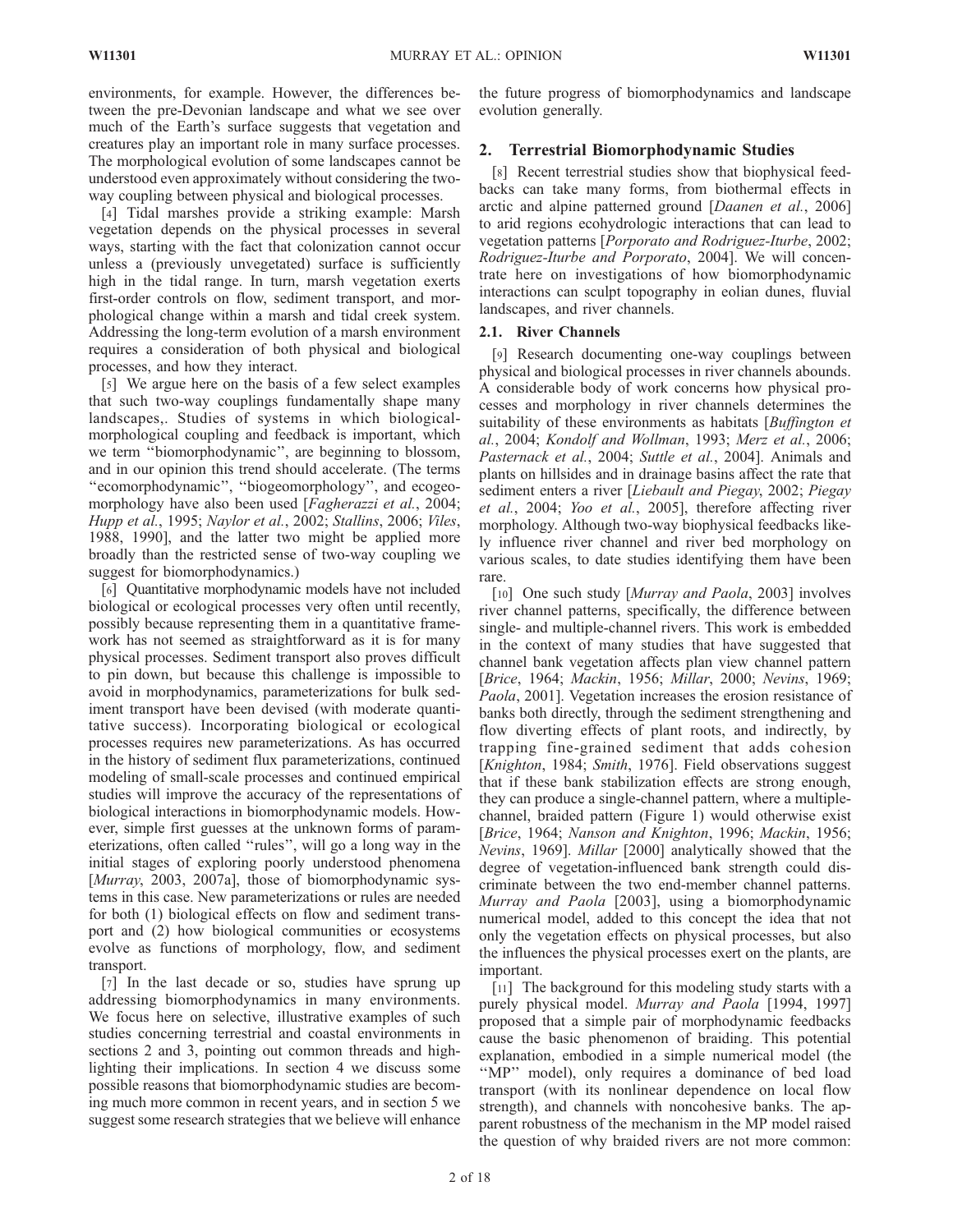

Figure 1. Braided rivers in the New Zealand Alps. Note vegetation growth (darker areas) in parts of the braid plain not recently active. (Darker areas in the foreground are cloud shadows.)

why are they restricted largely to arid, arctic, and highalpine environments? The weak influence of vegetation in these harsh environments, relative to that in more temperate climates, offers a possible answer.

[12] To explore the plausibility of this hypothesis, these authors added plant effects on sediment transport to their original braided-stream model. However, in the dynamic setting of migrating, bifurcating, and avulsing channels in the model, some treatment of the kinematics of plant growth and death was also needed. As a simple first guess, where both local erosion and deposition rates in the model fall below specified thresholds, the degree of vegetation influence (which can be interpreted as biomass density) grows linearly with time, until a maximum is reached. Either erosion or deposition rates above the plant-destroying thresholds reset the vegetation density to zero. (The plant growth rate, a free parameter that can be varied to represent different vegetation types or environments, turns out to be important, as discussed below).

[13] Plants affect sediment transport in this model in two ways. The threshold flow strength (stream power) for sediment transport increases linearly with vegetation density. And gravity-driven transport, such as on channel banks, decreases with increasing vegetation density, representing the sediment stabilizing effects of roots and possibly cohesive sediment trapped by the plants. (The original MP model included a simple parameterization for the downslope component of bed load transport that occurs wherever a noncohesive bed slopes in a direction oblique to the flow direction [Parker, 1984]. With plants added to the model, this sediment flux component decreases as vegetation density increases. This simple parameterization represents only the main effects of a complicated set of processes involved in vegetation channel stability interactions [Abernethy and Rutherfurd, 2000; Simon and Collison, 2002].)

[14] The effect on sediment transport thresholds turns out not to affect the channel patterns in the model significantly, although the reduction of gravity-driven transport can change the model outcome qualitatively. When areas (model

cells) adjacent to an active channel are vegetated, bank erosion rates can be reduced enough to prevent channels from bifurcating. To understand this interaction, we need to consider why bifurcations develop in the model in the absence of plants. Where flow is spreading laterally over an incipient midchannel bar and therefore flow strengths are decreasing downstream, bed load sediment flux converges (because sediment flux depends nonlinearly on flow strength, whether flow strength is measured by bed shear stress or stream power [*Murray and Paola*, 1994, 1997]). The flux convergence causes the bar to grow, increasing the lateral flow divergence. Eventually, the flow may be diverted around an emergent bar. However, for this to happen, the diverted flows must shift laterally. Vegetation strengthened banks in the model tend to limit lateral flow divergence in a channel, which can inhibit the bifurcation feedback.

[15] The inclusion of plants, however, does not necessarily prevent bifurcations and braiding in the model. If the plant growth rate is slow relative to the rate that channels shift around in the absence of plants, erosion and deposition prevent plants from becoming well established on channel banks. On the other hand, rapidly growing plants that exert a significant influence on bank erosion can cause a singlechannel pattern, rather than a braided one, to evolve in the model (Figure 2).

[16] This exploratory modeling exercise suggests that braiding results where (1) vegetation grows slowly or is sparse (and therefore weakly affects sediment transport), as in harsh arid and arctic environments, or (2) where high discharges or steep regional slopes cause high sediment fluxes, and therefore channel rearrangements that occur on a timescale shorter than that of plant growth, as in some alpine environments where water and sediment discharges from nearby glaciers are often high (Figure 1).

[17] This model serves only as a start in the effort to understand the biomorphodynamics in this system, suggesting a possible minimal set of key interactions. It does not include vegetation effects on flow, for example, and the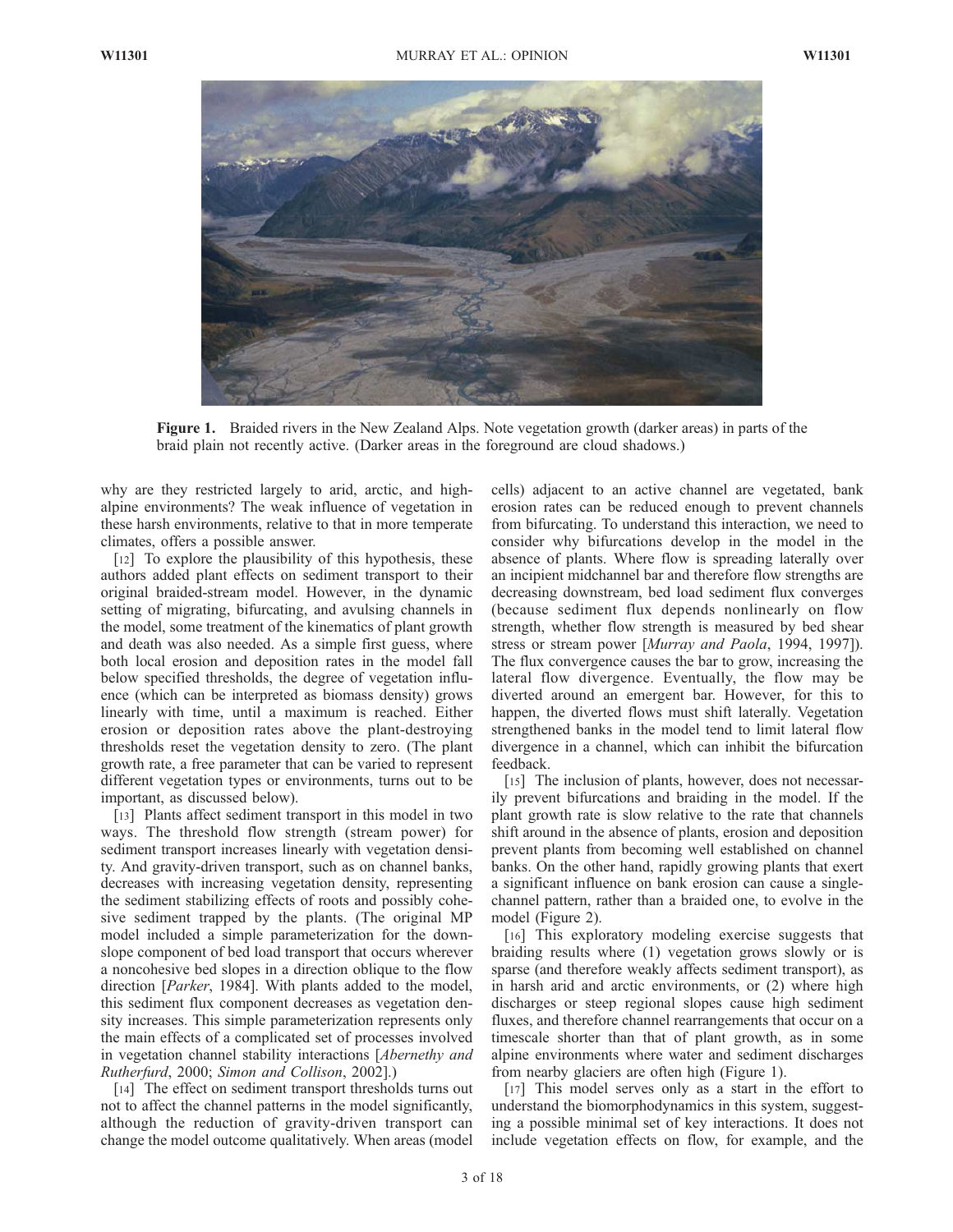

Figure 2. (a-c) Output of the biomorphodynamic channel pattern model, showing three snapshots from a dominantly single channel run [after Murray and Paola, 2003]. The dark arrows in Figures 2a and 2b show the location of minor channel migration; the lighter arrows in Figures 2b and 2c point out avulsions. The multichannel state in Figure 2c is a transient effect of the avulsion.

highly simplified forms of the interactions, while maximizing the clarity of potential insights [Murray, 2003, 2007a], are certainly not quantitatively accurate. Future numerical models will likely involve a greater quantitative fidelity as field and laboratory studies provide the bases for more empirically based parameterizations of the interactions between vegetation, flow and morphological evolution improved.

[18] Gran and Paola [2001] and Tal and Paola [2007] have experimentally explored vegetation channel pattern interactions in a laboratory flume by growing alfalfa sprouts on an initially unvegetated braided channel. Gran and Paola [2001] demonstrated that densely vegetated experiments produced channel patterns resembling single-thread rivers more than braided ones, with narrower, deeper, and less mobile channels. The next set of experiments [Tal and Paola, 2007] showed how the system evolves dynamically from braided to single-thread when the discharge is fluctuated and vegetation is added over many repeated cycles (Figure 3). This set of experiments presently underway investigates the dependence on the ratio between channel change and plant growth timescales suggested by the numerical model. Because the rate of plant growth is fixed in these experiments, Tal and Paola are changing the timescale for channel reworking. In one run, a flood lasting one hour occurs every 6 days, and the flow the rest of the time is considerably lower. In subsequent runs, the floods become more frequent or longer in duration, and in the limit that the channel is rearranged rapidly enough to significantly inhibit vegetation establishment, a braided pattern is expected to persist.

[19] These laboratory experiments suggest another key mode of interaction between vegetation and flow/sediment transport: vegetation encroachment of inactive low-flow channels. During periods of low flow, vegetation can become established in minor channels with little or no discharge. Once the plants become dense enough to divert the flow away from that channel at high flows, it becomes inactive (Figure 4). This interaction augments channel bank stabilization, strengthening the tendency for a single-channel pattern to develop. Tal et al. [2004] also found results similar to those in the laboratory and numerical models in field settings where human-influenced increases in vegetation have decreased braiding intensity and channel mobility.

[20] The relationship between these studies of vegetation and river pattern illustrates what is likely a common theme. The studies that address a one-way influence of biology on physical processes (roots affecting bank strength in this case) [Brice, 1964; Nanson and Knighton, 1996; Knighton, 1984; Mackin, 1956; Millar, 2000; Nevins, 1969; Paola, 2001], while valuable and correct within their scope, elucidate a subset of the interactions involved. When the temporal evolution of the system is considered, the importance of the physical effects on biology becomes more evident. The resulting feedbacks occur over the timescales involved in the formation of the pattern, as morphological changes impact habitats of the plants or animals involved.



Figure 3. A laboratory experiment involving the growth of alfalfa, showing progressive times starting with the initial unvegetated state.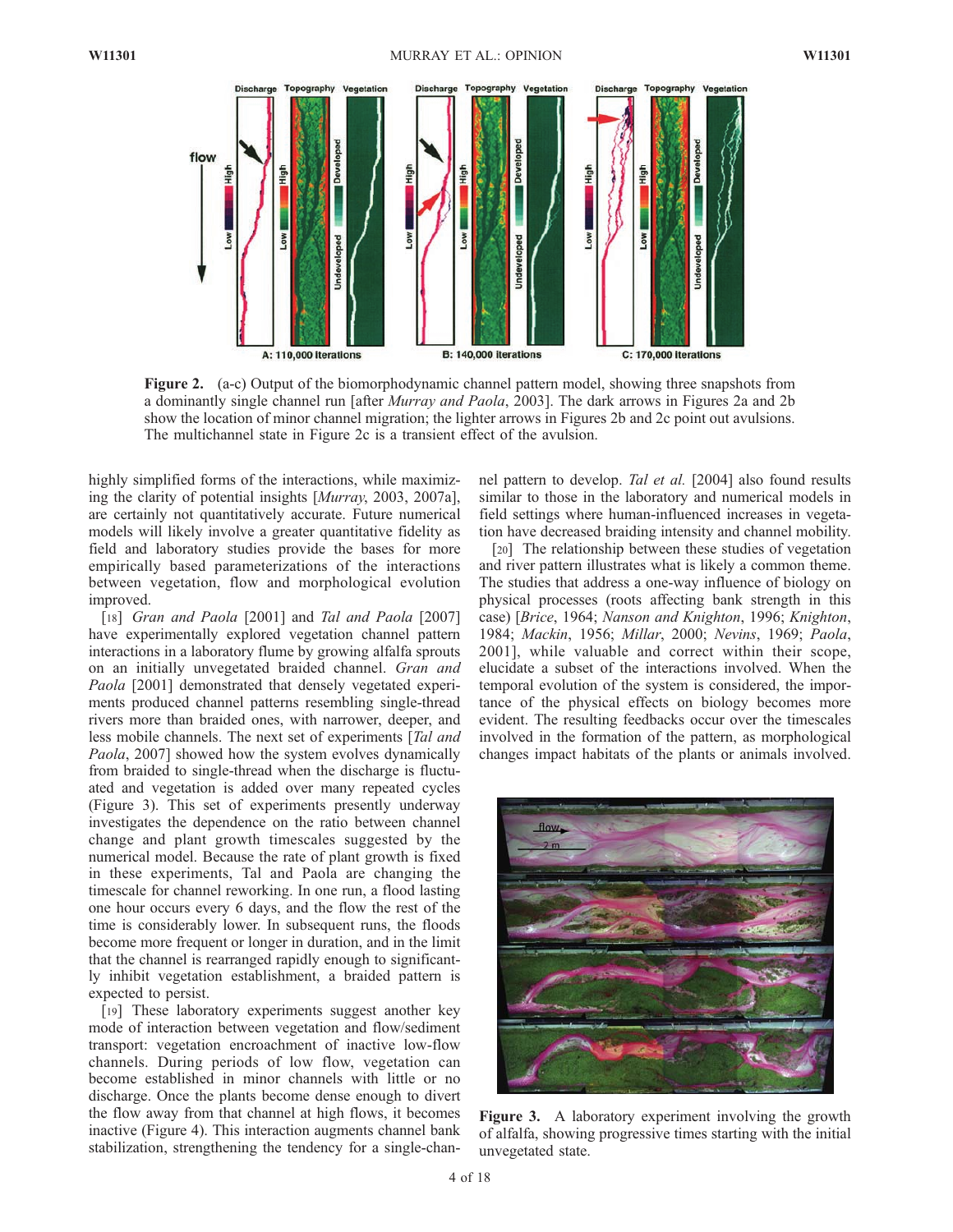

Figure 4. Successive times in laboratory experiment in which vegetation colonizes a channel with weaker flow during low-flow intervals.

These relatively long-term feedbacks will often, as in this river example, be difficult to address solely with field observations that constitute snapshots in the pattern development. Thus, biophysical interactions that appear to be one way on first impression may prove to be part of a more interesting biomorphodynamic evolution on longer timescales.

#### 2.2. Fluvial Landscape Evolution

[21] Geomorphologists studying hillslopes and drainage basins have long recognized that biology affects sediment production and transport [Lancaster et al., 2003; Langbein and Schumm, 1958; Wilson, 1973; Yoo et al., 2005] and landscape morphology [Hack and Goodlett, 1960]. (See Istanbulluoglu and Bras [2005] for a more inclusive review.) Ecologists and some geomorphologists, on the other hand, study how topography and geomorphic processes affect biology [Bendix, 1997; Parker and Bendix, 1996; Stallins, 2006]. One series of modeling studies steps back from the details observed in particular field sites to undertake an initial exploration of how the physical and biological processes and morphology all coevolve over long timescales in fluvial landscapes [Collins et al., 2004; Istanbulluoglu and Bras, 2005; Tucker and Bras, 1999; Tucker et al., 2001].

[22] *Tucker and Bras* [1999] incorporated representations of vegetation growth, and the consequent decrease in sediment transport by surface runoff, into a landscape evolution model: the Channel Hillslope Integrated Landscape Development (CHILD) model [Tucker et al., 2001]. Collins et al. [2004] used this model to investigate how the simple reduction in fluvial sediment transport affects relief and drainage density in a small  $(1 \text{ km } \times 1 \text{ km})$  model catchment. When vegetation is present, steeper slopes and/ or greater drainage areas are needed for channel head incision (i.e., for divergence of fluvial transport to outpace hillslope "creep" diffusion, which tends to fill in fluvial incisions). In model runs driven by constant uplift, vegetation produces a much steeper steady state topography (nearly an order of magnitude steeper), with a less extensive channel network. This modeling effort left out other ways that vegetation affects sediment transport processes, and

vice versa, so that the effects of the simple interactions addressed would be clear.

[23] Istanbulluoglu and Bras [2005] added to CHILD several biological and sediment transport processes, including: hillslope diffusivity that decreases with increasing vegetation cover; landsliding that occurs when a critical slope is reached; and the possibility that vegetation can be killed by landsliding and wildfires as well as by fluvial erosion. A decrease in hillslope diffusion, which tends to slow the filling of fluvial incisions, favors increasing drainage density with increasing vegetation cover. Istanbulluoglu and Bras [2005] showed analytically that, assuming vegetation density can be treated as an independent variable, drainage density could increase or decrease with increasing vegetation, depending on: the uplift rate (which affects steady state slopes); the initial vegetation density; and how effective vegetation is at retarding creep (which varies with vegetation type).

[24] To investigate what happens when vegetation density is allowed to vary dynamically (i.e., when vegetation density is treated as a dependent variable), *Istanbulluoglu* and Bras [2005] turned to the numerical model. Using forcing conditions representing the Oregon Coast Range in the USA, they first reproduced the basic results of Collins et al. [2004] by imposing a static vegetation cover and comparing the outcome to that without vegetation (Figure 5). Then Istanbulluoglu and Bras [2005] allowed runoff and landsliding to locally and temporarily kill vegetation (which then tends to grow back gradually). Figure 6 shows the results of that model experiment, and comparing Figure 6 with Figure 5 shows that, as in the river channel example, the effects that physical processes have on plants is approximately as important as the effects plants have on physical processes; the relief and drainage density in the dynamic vegetation case (Figure 6) is dramatically different than in the static vegetation case (Figure 5b). This modeling exploration suggests that the cumulative effects of local and temporary disturbances to vegetation can play a first-order role in long-term, regional landscape evolution.

[25] *Tucker et al.* [2006] have taken these ideas into the field, examining spatially intermittent arroyo formation in a semiarid grassland in the Colorado high plains, USA. On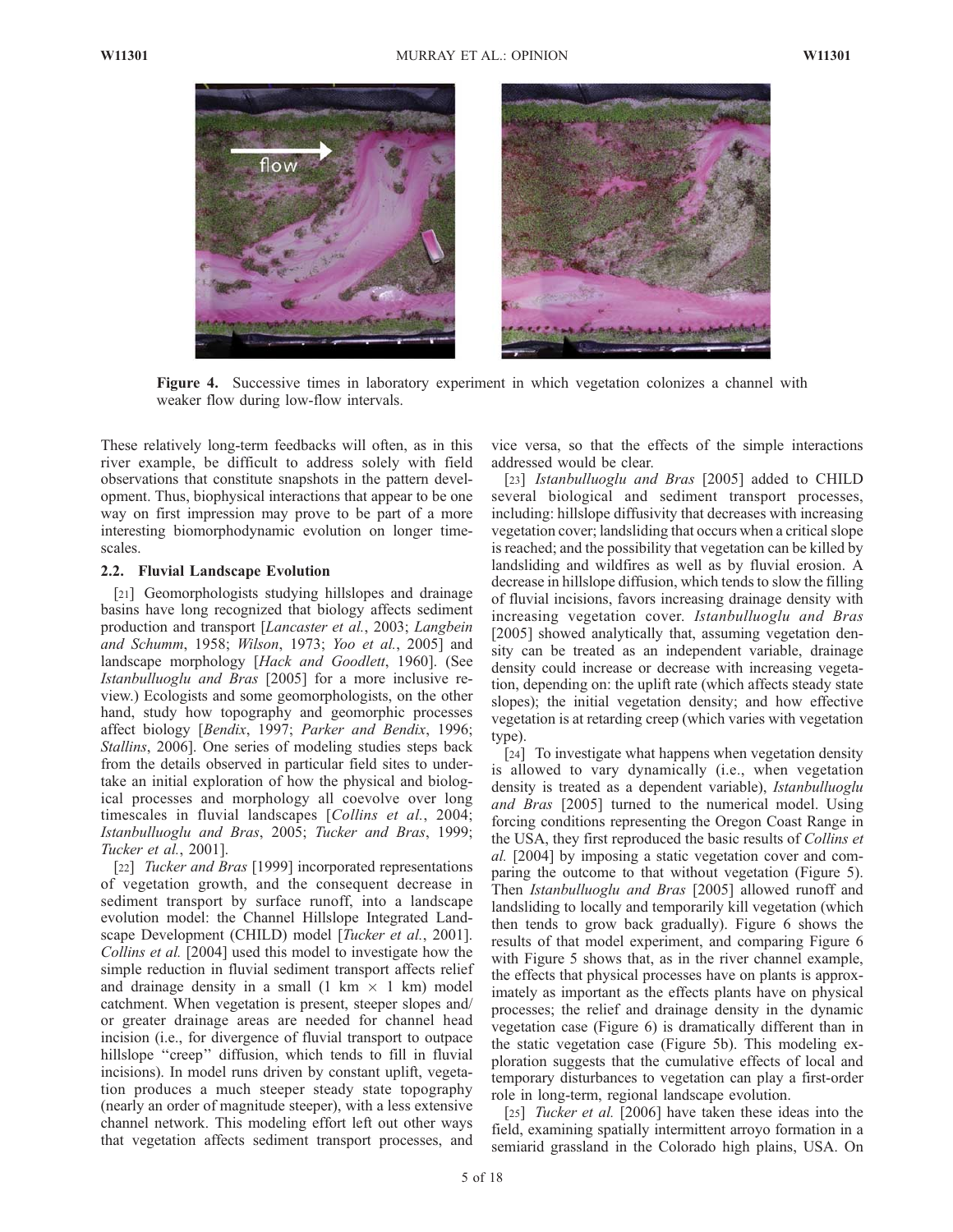

Figure 5. Results of the CHILD model, with a 700 m  $\times$  700 m domain [from *Istanbulluoglu and Bras*, 2005] with (a) no vegetation present and (b) complete and static vegetation cover. Note the different vertical scales; vegetation tends to make the landscape considerably steeper. Both cases show snapshots of dynamic equilibria, in which erosion driven by stochastic climate forcing balances uplift in the long term.

the basis of a simplified version of the vegetation-erosion relationships in CHILD and on field observations, they propose that arroyo formation is temporally as well as spatially intermittent, driven by biomorphodynamic feedbacks. Starting from an established cover of grass, it requires concentrated runoff from isolated convective storms to locally destroy the vegetation, which triggers a positive feedback. The underlying sediment or friable rock has a lower erosion threshold (critical shear stress) than the grass cover, so that overland flow will rapidly erode down into the substrate. This process leads to the formation of the characteristic arroyo headcuts and plunge pools, which tend to migrate upstream. As the nick point deepens, several negative feedbacks become effective in countervailing the positive feedback, including channel widening and the tendency for vegetation to regrow in the time between runoff events. If the characteristic timescale of convective storms is much less than that of vegetation growth, arroyos will be spatially and temporally rare. However, when the two timescales are commensurate, the modeling [Tucker et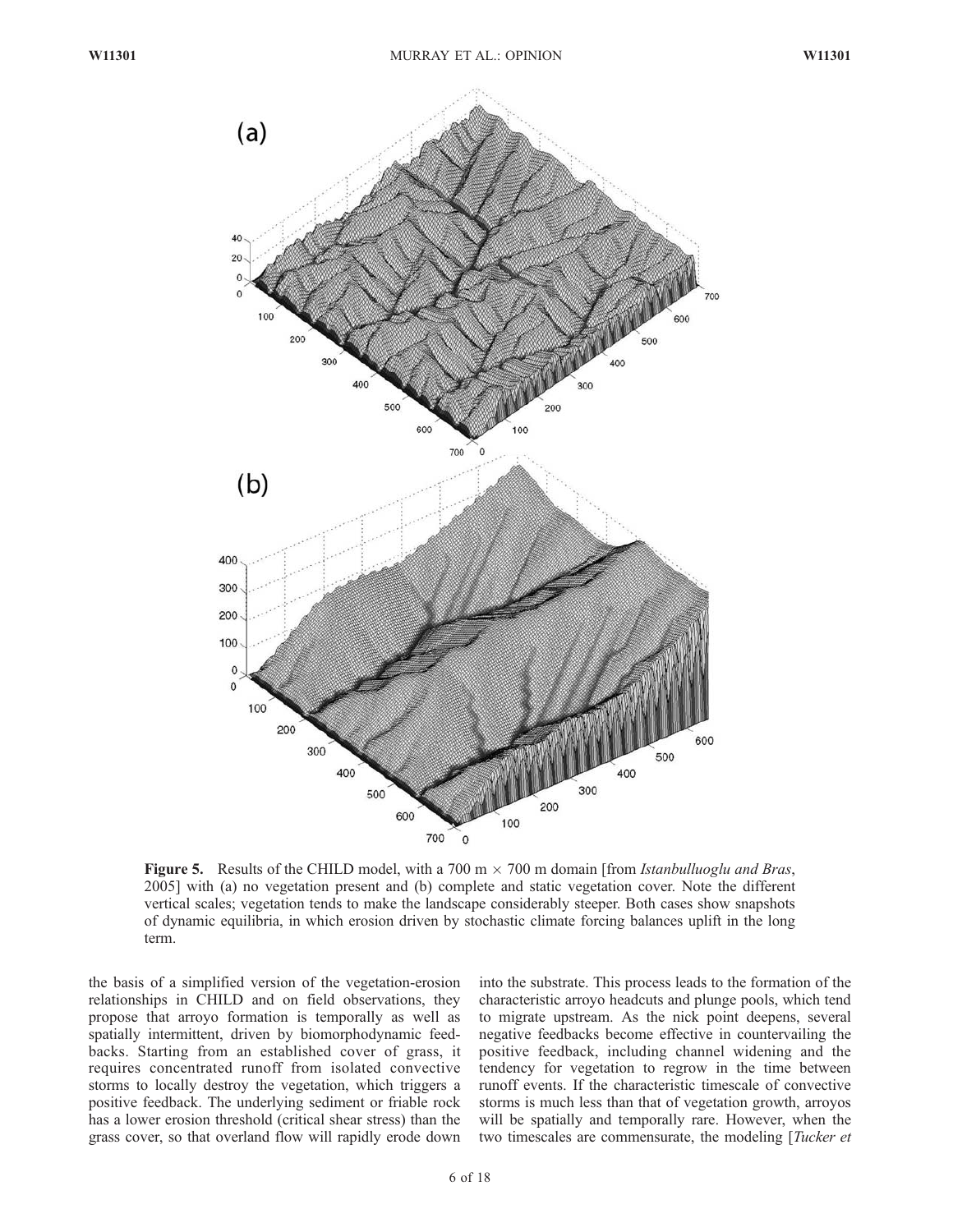

Figure 6. Results of the CHILD model, with a 700 m  $\times$  700 m domain [from *Istanbulluoglu and Bras*, 2005]. In contrast to the results in Figure 5b, vegetation cover is dynamic; vegetation is disrupted locally by water erosion and landsliding and tends to grow back to a saturated density. Note that the vertical scale is different than that in Figure 5b; the effects of physical processes on vegetation change the way the system organizes, leading to lower relief (and higher drainage density). As in Figure 5, the model is in dynamic equilibrium, with erosion balancing uplift in the long term.

al., 2006] predicts rich dynamics. Those authors suggest that over long timescales, the repeated cycles of arroyo formation and annealing, of local and temporary disturbances to vegetation, have created the valleys that make up the larger-scale landscape, which evolves on a timescale much larger than that of the transient arroyos.

### 2.3. Vegetation and Eolian Dunes

[26] Vegetation can clearly affect eolian dune dynamics. When climate or land use changes allow vegetation to increase [Tsoar, 2005], mobile sand dunes can become stabilized. However, vegetation often only partially stabilizes a dune field, leading to a characteristic ''parabolic'' dune shape, with a concave-upwind, upwind-facing area of mobile sand surrounded by vegetated lee slopes and vegetated arms extending upwind (Figure 7a), rather than the transverse or barchan dunes that form in the absence of vegetation (Figure 7b). Conceptual [Hesp, 2004; Tsoar and Blumberg, 2002] and numerical [Baas, 2007; Baas and Nield, 2007; de Castro, 1995; Duran and Herrmann, 2006; Nishimori and Tanaka, 2001] models attribute the shape and dynamics of parabolic dunes to a competition between vegetation and eolian sand transport. If plants can grow, they tend to locally decrease sediment flux, trapping sand [Tsoar and Blumberg, 2002]. However, excessive deposition or erosion rates will kill vegetation [de Castro, 1995]. Erosion and deposition rates depend on dune migration rate, which is determined by the characteristic sediment flux and dune size. Dunes that migrate sufficiently rapidly can remain plant free [Duran and Herrmann, 2006], even if precipitation is sufficient for plant growth otherwise [*Tsoar*, 2005]. In the limit of fast plant growth relative to dune

migration rate, extensive plant cover can reduce eolian sediment fluxes to negligible values.

[27] Between these two limits, the shape of isolated dunes can shift from barchanoid to parabolic as vegetation is able to take hold where erosion and deposition rates are lowest. This occurs along the crest (the points on longitudinal cross sections where instantaneous bed-level changes approach 0 as the dune shape propagates), and along the lateral flanks, where wind is not sped up as it is over the higher parts of the dune. The growth of vegetation, reducing local sediment fluxes, retards the migration of the flanks of a dune, leading to the upwind-pointing appendages of parabolic dunes (Figure 8), in contrast to the downwind-pointing horns of a barchan dune (Figure 7b) (which occur because sediment flux is not trapped in the recirculation zone associated with the slip face). The vegetation along the crest of a parabolic dune decreases overall migration rates compared to barchan dunes [Duran and Herrmann, 2006], and makes parabolic dunes steeper [*Tsoar and Blumberg*, 2002].

[28] Baas and Nield have added an additional biomorphodynamic interaction: they differentiate between grass and woody vegetation [*Baas*, 2007]. The marram grass they represented in this modeling does not increase in density on a static sandy surface, requiring moderate deposition rates to thrive. (Deposition reduces the impact of soil pathogens and parasites; see references in work by Baas [2007].) The woody vegetation grows more slowly than does the grass, and is less tolerant of erosion and deposition. In these model experiments, the woody vegetation cannot survive on the crests of the parabolic dunes that emerge, although it outcompetes the grass along the trailing arms (Figure 8). The increased realism of biological interactions in this model produces a richer set of behaviors than in previous models,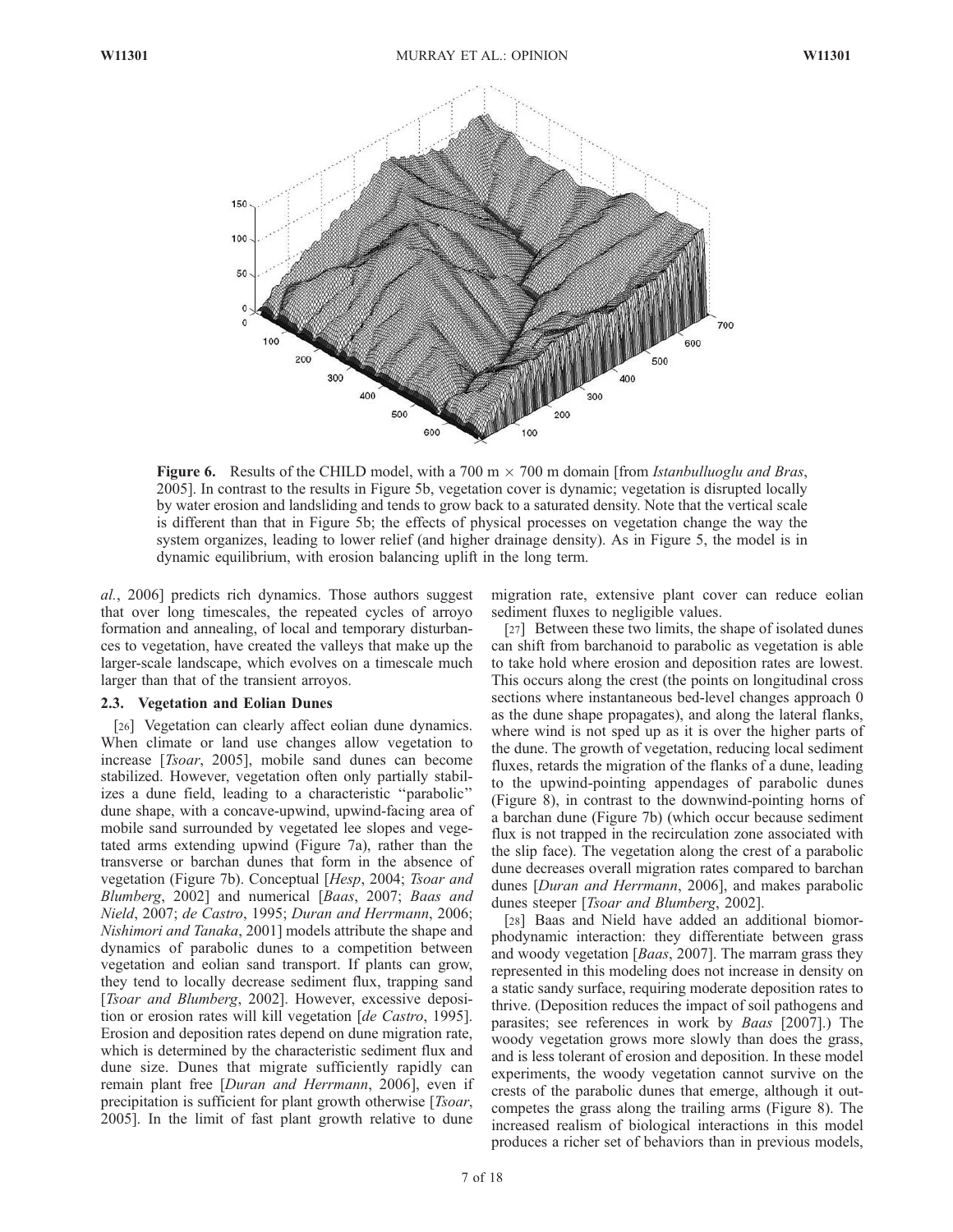

 $(a)$ 



 $(b)$ 

Figure 7. (a) Parabolic dunes on the Israel coast. Prevailing wind is approximately from left to right. View is from near the crest inside of one parabolic dune, with the vegetated outside of another showing in the background, past the researchers (Haim Tsoar and Hezi Yizhaq). (b) Barchan dunes in southern Morocco. Prevailing wind is from left foreground to right background.

including the self-organization of parabolic dunes from localized vegetation disturbances (''blow outs''), and the formation of sediment mounds behind individual bushes (''nebkhas'') [Baas and Nield, 2007].

[29] These initial dune vegetation studies provide a stark example of landforms that would not arise without a twoway interplay of physical and biological processes. These studies also will likely form a foundation for future science and management of arid regions, where changes in land use and climate will continue to drive hysteretic switches between mobile and stabilized eolian landscapes [Tsoar, 2005].

## 3. Coastal Biomorphodynamic Studies

#### 3.1. Tidal Marshes and Channel Networks

[30] Research concerning the biomorphodynamics of salt marshes and the intertwining tidal channel networks (Figure 9) has exploded in recent years. On vegetated tidal marsh platforms, a two-way biophysical coupling stands out perhaps more obviously than in any other environment. Dense marsh grasses slow tidal flows and wave orbital velocities across the platform and reduce near-bed turbulence and shear stress [Ghisalberti and Nepf, 2006; Leonard and Luther, 1995; Nepf, 1999], enhancing deposition of suspended sediment. Grasses also contribute belowground organic sediment. Thus, the rate at which a marsh platform aggrades depends on the density of vegetation, as well as on suspended-sediment concentration [*Allen*, 1990, 1997; Morris et al., 2002]. On the other hand, the density and type of vegetation depends on the platform's elevation relative to high-tide level [Morris et al., 2002]. Therefore, even just considering the vertical dimension, a vegetation morphology feedback presents itself.

[31] *Morris et al.* [2002] analytically modeled this feedback, using parameters based on field measurements of a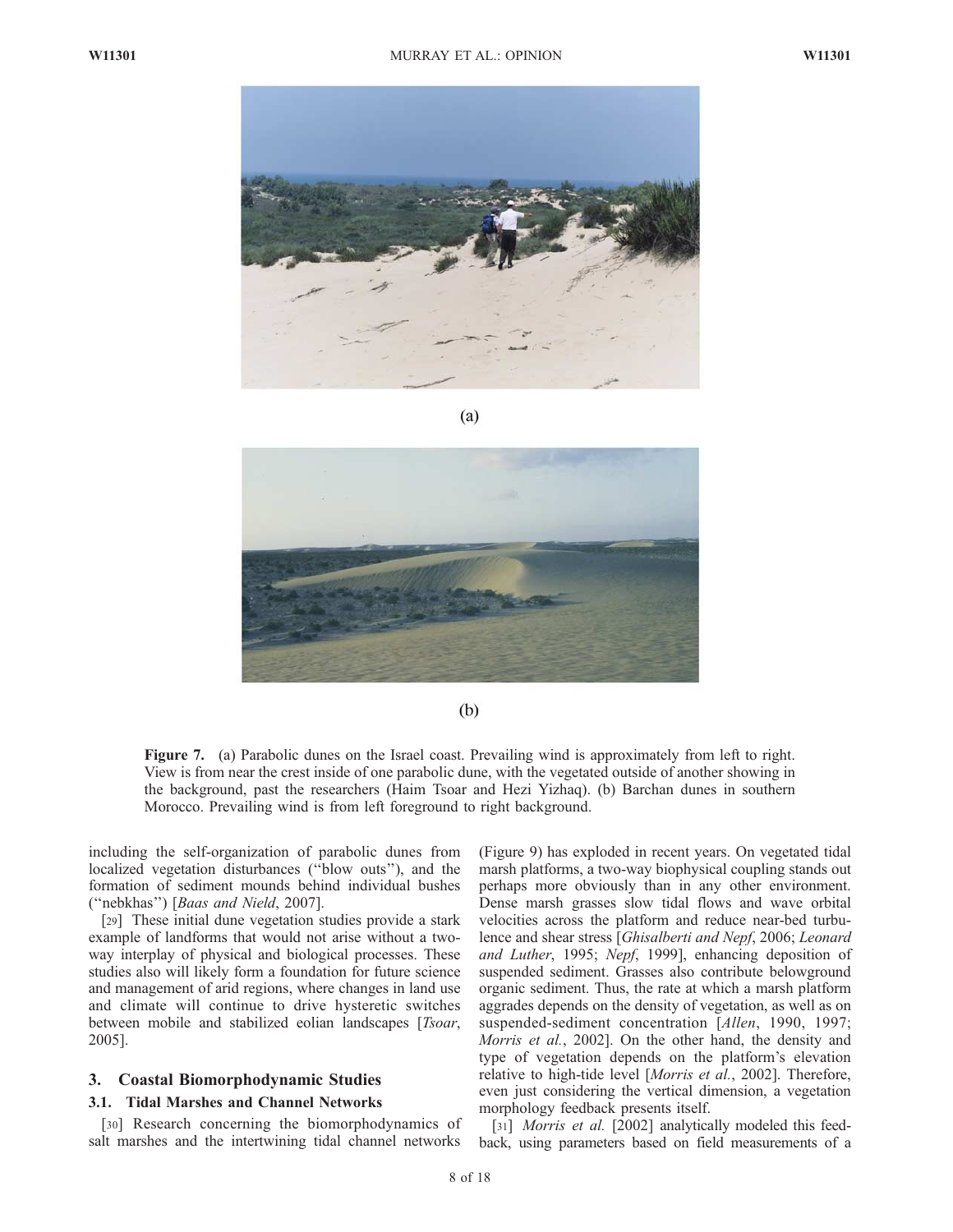

Figure 8. Parabolic dune development in the Baas and Nield model after 60 seasons [from Baas, 2007] (with permission from Elsevier) started from a flat, fully vegetated surface with a few bare oval patches. Green gradation indicates grass ''density'' (vegetation effectiveness), and red sticks indicate woody shrubbery density. Transport direction is from bottom left to top right (unidirectional).

marsh dominated by Spartina alterniflora in South Carolina, USA. They investigated how platform aggradation rate adjusts to relative sea level rise rate. Because Spartina biomass increases with platform depth below high tide (up to a limit), a stable, equilibrium depth results, in which aggradation rate equals sea level rise rate. Perturbing this equilibrium by making the platform deeper (shallower) increases (decreases) biomass and aggradation rate, restoring equilibrium. (Above some sea level rise rate, which depends on suspended sediment concentration, the vegetationenhanced deposition cannot keep up, and the marsh will drown.) This feedback helps explain why elevations tend to be constant across wide expanses of tidal marshes (where the vegetation type is consistent).

[32] Coupled parameterizations for vegetation change and sedimentation rate like those in the *Morris et al.*, 2002] model allow the development of spatially extended models addressing interactions between different parts of the system. Tidal channels deliver water and sediment to the marsh platform; suspended sediment concentrations and therefore aggradation rates tend to decrease moving away from channels [Friedrichs and Perry, 2001]. Mudd et al. [2004] constructed a model that extends in one horizontal direction, perpendicular to the axis of a channel. They examined how the morphology and biomass density pattern of the platform evolve under various rates of sea level rise, showing the development of subtle levees adjacent to channel banks where sediment concentration is highest. These authors also showed that marshes that accrete primarily through organic deposition do not exhibit significant levees, because in that case deposition is not affected by variations in suspendedsediment concentrations.

[33] *D'Alpaos et al.* [2007] perform a similar model analysis, but treating a spatial domain extended in both horizontal directions. They assume that a tidal channel network evolves on a timescale shorter than that for the evolution of platform morphology and vegetation cover, and then remains relatively static; they treat a tidal network as a

boundary condition for modeling the platform processes. (D'Alpaos et al. [2005] model channel network development as a separate morphodynamic exercise.) Using this platform model, D'Alpaos et al. [2007] explore how including multiple species of marsh vegetation alters the platform biomorphodynamics. Higher marsh elevations typically feature different plant species than lower ones, and different species have different effects on platform aggradation. Allowing multiple species, varying as a function of local platform elevation, produces different morphologies than those produced under a single-species assumption (Figure 10). For example, the density of high-marsh species increases as depth below high tide decreases (the opposite of the relationship for Spartina alterniflora), tending to produce elevations that emerge above high-tide level [D'Alpaos et al., 2007] where high-marsh species take over. Although most of the experiments with this model to date have involved a static sea level, *D'Alpaos et al.* [2007] have begun to explore the platform biomorphodynamics under a rising sea level.

[34] The *Mudd et al.* [2004] and  $D'Alpaos$  *et al.* [2007] models involve the effects channels have on platforms through their sediment delivery function. But tidal channels are in turn affected by the platform evolution. For example, as high-tide platform depths decrease, tidal prisms flowing through the channel network decrease [Allen, 1997]. D'Alpaos et al. [2006] modeled the coupling between vegetated platform and channel evolution in a cross section perpendicular to the channel axis, examining how channel deposition and erosion rates and morphology change as vegetation enhances platform aggradation. Kirwan and Murray [2005, 2007, 2008] have developed a different three-dimensional model that complements those developed by D'Alpaos et al. [2006, 2007]; it features an additional level of coupling between vegetation and morphology, related to further coupling between the platform and channel network. The Kirwan and Murray model includes gravitationally driven sediment transport, representing pro-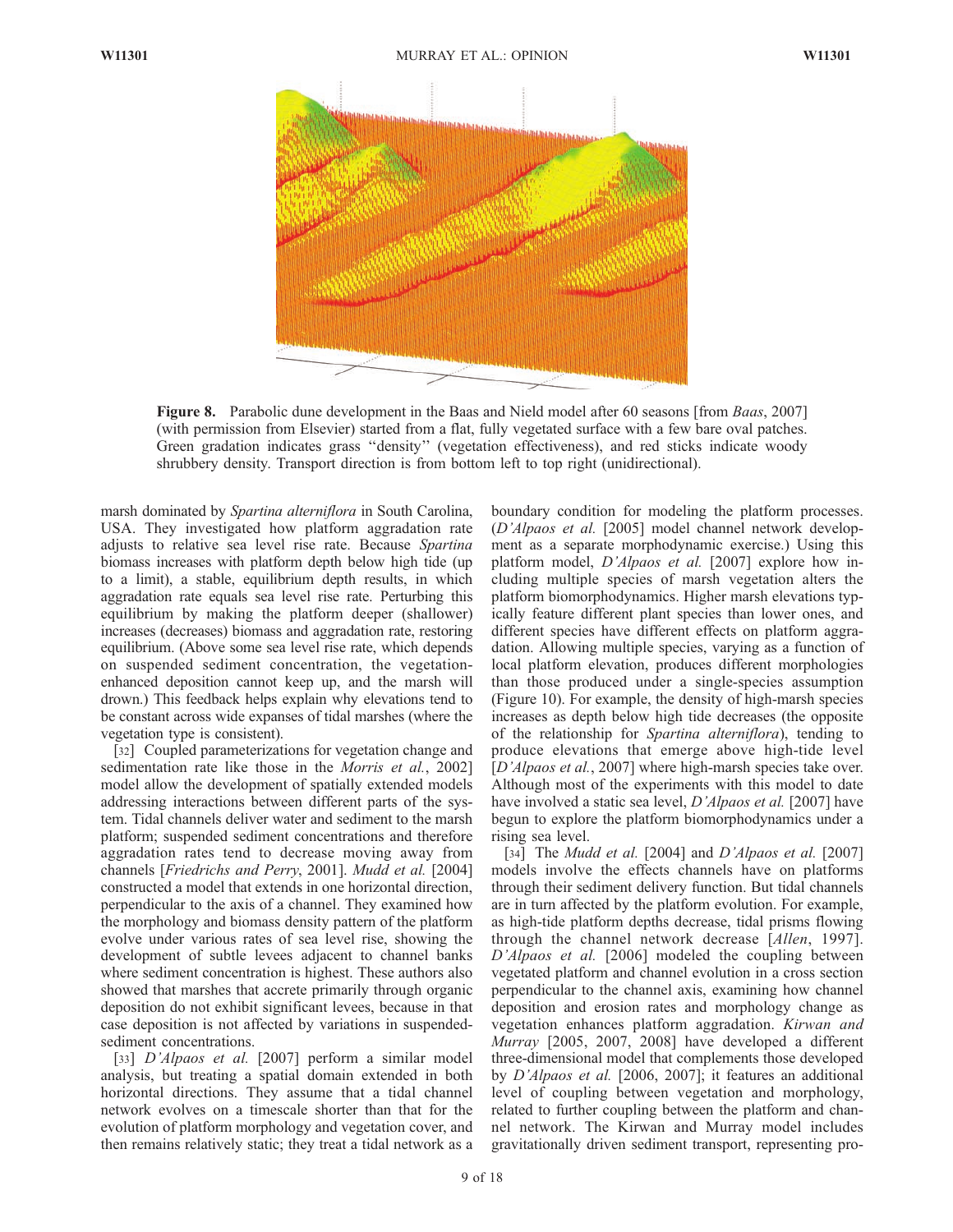

Figure 9. Vegetated marsh and tidal channel network in Plum Island estuary, Massachusetts, USA (from http://ecosystems.mbl.edu/pie/default.htm). Darker marsh corresponds to low-marsh vegetation (Spartina alterniflora). The linear patterns in parts of the marsh are old mosquito ditches.

cesses including channel bank slumping, which tends to widen channels while making them shallower. This downslope (topographically diffusive) sediment flux decreases with local biomass density, representing the bank stabilization effect of grasses and their roots. As in the D'Alpaos et al. [2006] model, channel bed erosion, which tends to deepen channels, is explicitly included on the basis of local discharge and channel depth.

[35] Although the parameterizations in the Kirwan and Murray model are crude, the holistic treatment of the marsh and channel system allows the qualitative exploration of additional aspects of the biomorphodynamics. When vegetation effects are not included in the model, a morphology resembling tidal flats evolves; a network of channels with sloping banks grade into subtly curved platform-like areas between channels (Figure 11a). Under a low rate of sea level rise (1 mm/a), this morphology reaches an equilibrium in which the net aggradation from depth-dependent deposition rate and erosion rate equals sea level – rise rate everywhere. When vegetation effects are included, a 1 mm/a sea level rise rate also produces an equilibrium morphology, but one in which the platform is essentially flat (with subtle levees near channels), and the channels are steep banked and narrow (Figure 11b). The sharp boundary between channels and platform, distinctive of tidal marshes, contrasts with the smoother transition without vegetation.

[36] Starting from the vegetated equilibrium developed under 1 mm/a sea level rise (Figure 11b), and increasing the sea level-rise rate to 10 mm/a causes a new equilibrium morphology to develop, which resembles the old one, but with some differences: The platform high-tide depth increases, as does the biomass density (Figure 11c), as could be predicted by the Morris et al. accretion model which is embedded in the Kirwan and Murray model. The consequently increased tidal prisms tend to cause channels to erode. The channels deepen (and extend headward slightly). However, the vegetation and its inhibition of gravitationally driven sediment transport, prevents the channels from widening significantly (Figure 11c).

[37] Starting from the unvegetated 1 mm/a equilibrium and increasing sea level-rise rate to 10 mm/a produces a drastically different result; equilibrium elevations become subtidal everywhere in the domain. Thus, while a vegetated marsh in this model is highly resilient to a moderate sea level – rise increase, under the higher sea level – rise rate the system is metastable; if vegetation were removed, the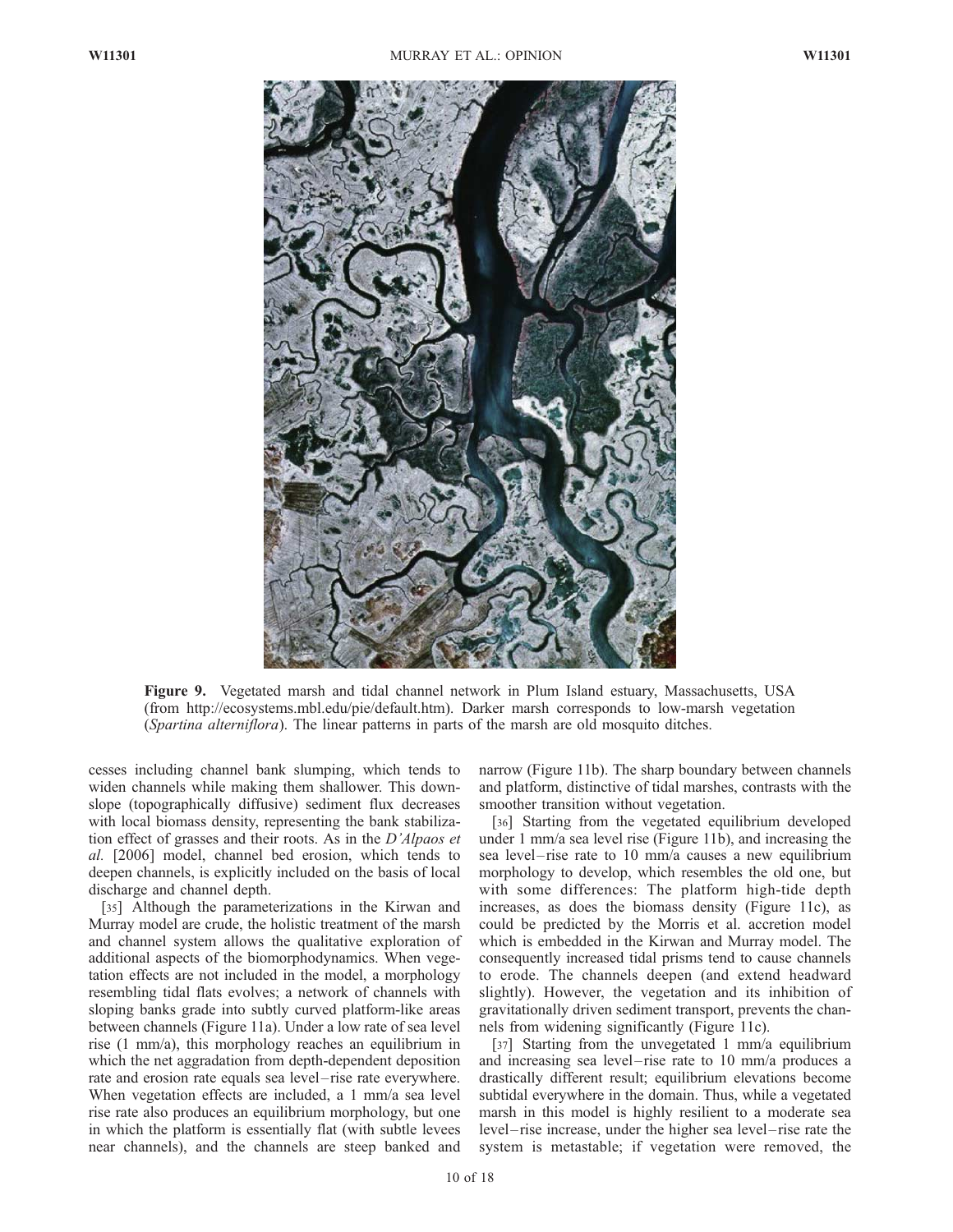

Figure 10. Model experiments in which vegetation influences marsh platform evolution [after D'Alpaos et al., 2007]. Reading across, each plot represents a different experiment, and reading down, each plot shows successive times. The tidal channel network is based on one measured in the Venice Lagoon.

system would irreversibly revert to a subtidal basin, with bed elevations too low to allow vegetation to come back.

[38] Murray and Kirwan have preformed model experiments to explore whether localized and temporary vegetation disturbances can cause the system to switch to the open-water state. In these experiments, vegetation is removed from only portions of the platform (randomly selected model cells), and is allowed to regrow after  $1 -$ 10 years. Figure 11d shows that even when 50% of the platform is disturbed at any time (and each disturbance lasts for 5 years), a vegetated platform persists under a 10 mm/a sea level-rise rate. The channel network, however, expands considerably (Figure 11d). Recent experiments suggest that under 10 mm/a sea level rise and even minor vegetation disturbance, if the sediment supply (the suspended-sediment concentration in the channels) is decreased, much of the vegetated marsh disappears. (Figure 11e). This experiment

may be relevant to deteriorating marshes in Louisiana and Chesapeake Bay, USA, where relative sea level rates are high, and land use changes have decreased the rate sediment is delivered to coastal wetlands. The result that temporary and local disturbance to vegetation can drastically affect the holistic behavior of the system echoes the findings of Istanbulluoglu and Bras [2005] and Tucker et al. [2006] regarding fluvial landscapes, discussed in section 2.2.

[39] Animals, as well as plants, can significantly affect tidal wetland morphology. Rapid widening of tidal creeks and consequent marsh erosion in southeast England appears to result from an increase in the population of polychaete worms [Hughes and Paramor, 2004]. The worms, likely by disrupting algal mats, make the channel bed sediment easier to erode, as well as discourage plant development by eating seeds. Crabs can inhabit marshes and channel banks in amazing densities, and their burrowing activity can contrib-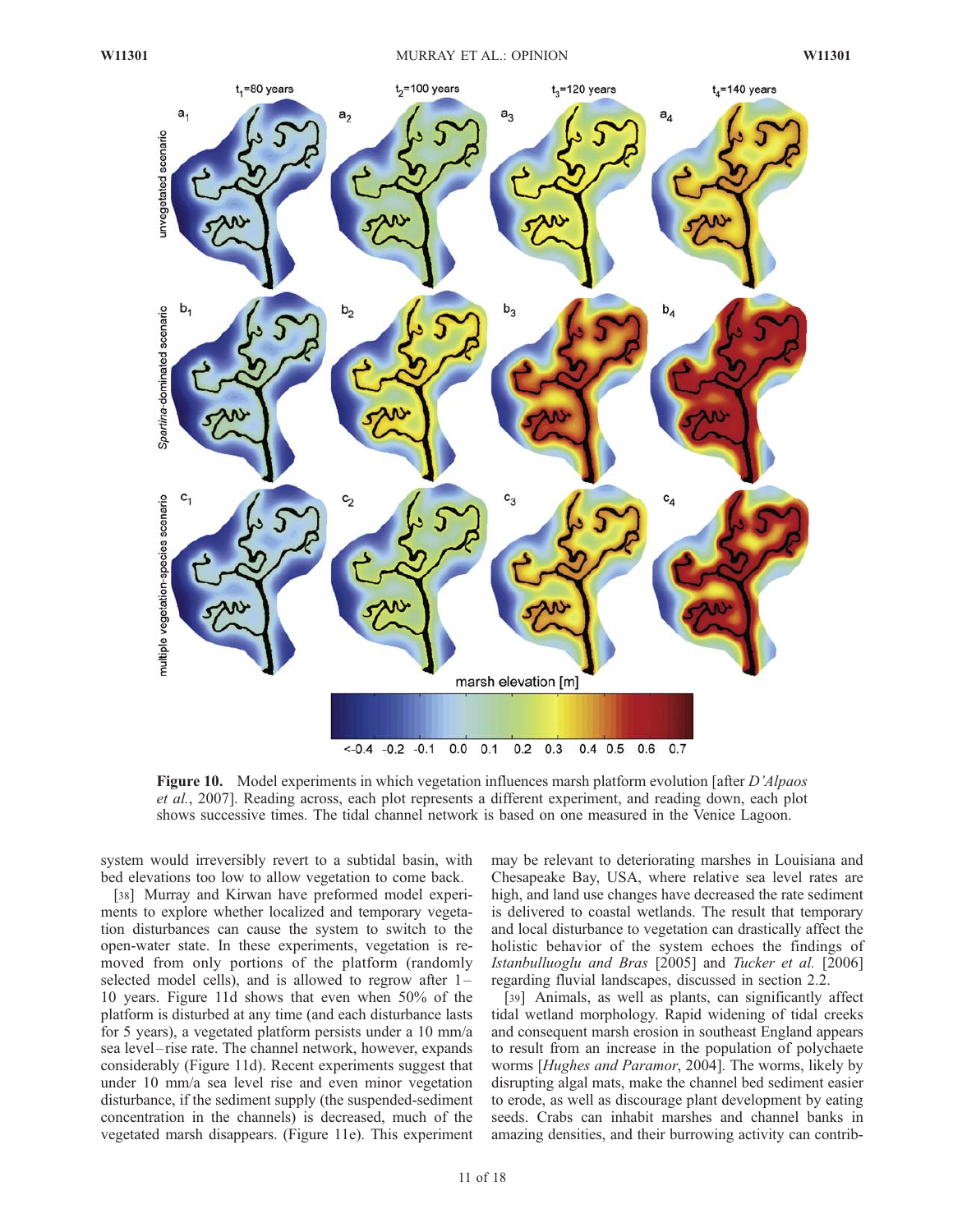

ute to the initiation of tidal channels [Perillo and Iribarne, 2003]. Muskrats may play a similar role in some marshes (M. L. Kirwan, unpublished observations, 2006). Grazing by cattle or geese [Miller et al., 1996] reduces vegetation, which in turn restricts sedimentation and increases salinity [Bakker, 1985], preventing marshes from turning into dry land. Depending on the grazing intensity the marsh vegetation will recover or disappear leading to marsh erosion [Miller et al., 1996]. To date studies have pointed to only one-way couplings in which animals affect morphology, although feedbacks from morphology to animal populations seem likely as well.

## 3.2. Tidal Flats and Subtidal Beds

[40] Biomorphodynamic feedback may be responsible for the repeated erosion cycles observed on some marsh-fringing tidal flats. Periods in which vegetation colonizes the tidal flat adjacent to the marsh, extending the marsh basinward, alternate with periods in which wave action produces a marsh-bounding scarp that retreats landward. These cycles could reflect changes in the physical forcing, such as shifts in major subtidal channels and shoals that alter the wave energy impacting the marsh edge. Or, the cycles may arise from dynamics internal to the marsh-tidal flat boundary [van de Koppel et al., 2005a, 2005b]. Vegetation colonizing the tidal flat brings into play the sedimentation biomass elevation feedbacks that tend to rapidly elevate the marshfringing tidal flat toward marsh level. However, this elevation creates an increasingly steep slope between the newly vegetated area and the unvegetated tidal flat. The steepness of the slope concentrates wave energy dissipation there, which could eventually initiate another feedback in which erosion further steepens the boundary, leading to a vertical cliff eroding under the wave impact. Simple modeling shows that this scenario is plausible [van de Koppel et al., 2005a, 2005b], although more work is needed before firm conclusions can be reached.

[41] *Temmerman et al.* [2006] have begun to explore feedbacks that occur as plants colonize a tidal flat further from a marsh edge. As patches of vegetation appear on a current-swept tidal flat, the vegetation locally enhances sediment deposition and aggradation, of course. In addition, the enhanced flow resistance in the patches diverts the flow around them, concentrating the currents between the patches, and enhancing erosion there. In numerical modeling including detailed hydrodynamics and vegetation effects [*Temmerman et al.*, 2006], a series of channels self organize from an initially random arrangement of plant colonization. Observations suggest that this interaction can also occur on natural tidal flats [Temmerman et al., 2006]. Because of the demands of the detailed hydrodynamics simulations, the spatial scales represented in these initial experiments are limited. Further work will be needed to examine the channel

Figure 11. Numerical experiments involving (a) no vegetation and 1 mm/a sea level rise; (b) vegetation and 1 mm/a sea level rise; (c) vegetation and 10 mm/a sea level rise; (d) 10 mm/a sea level rise and vegetation disturbance (50% of platform cells disturbed, 5 year durations); and (e) 10 mm/a sea level rise, mild vegetation disturbance (5% of platform cells disturbed, 1 year durations), and reduced sediment supply.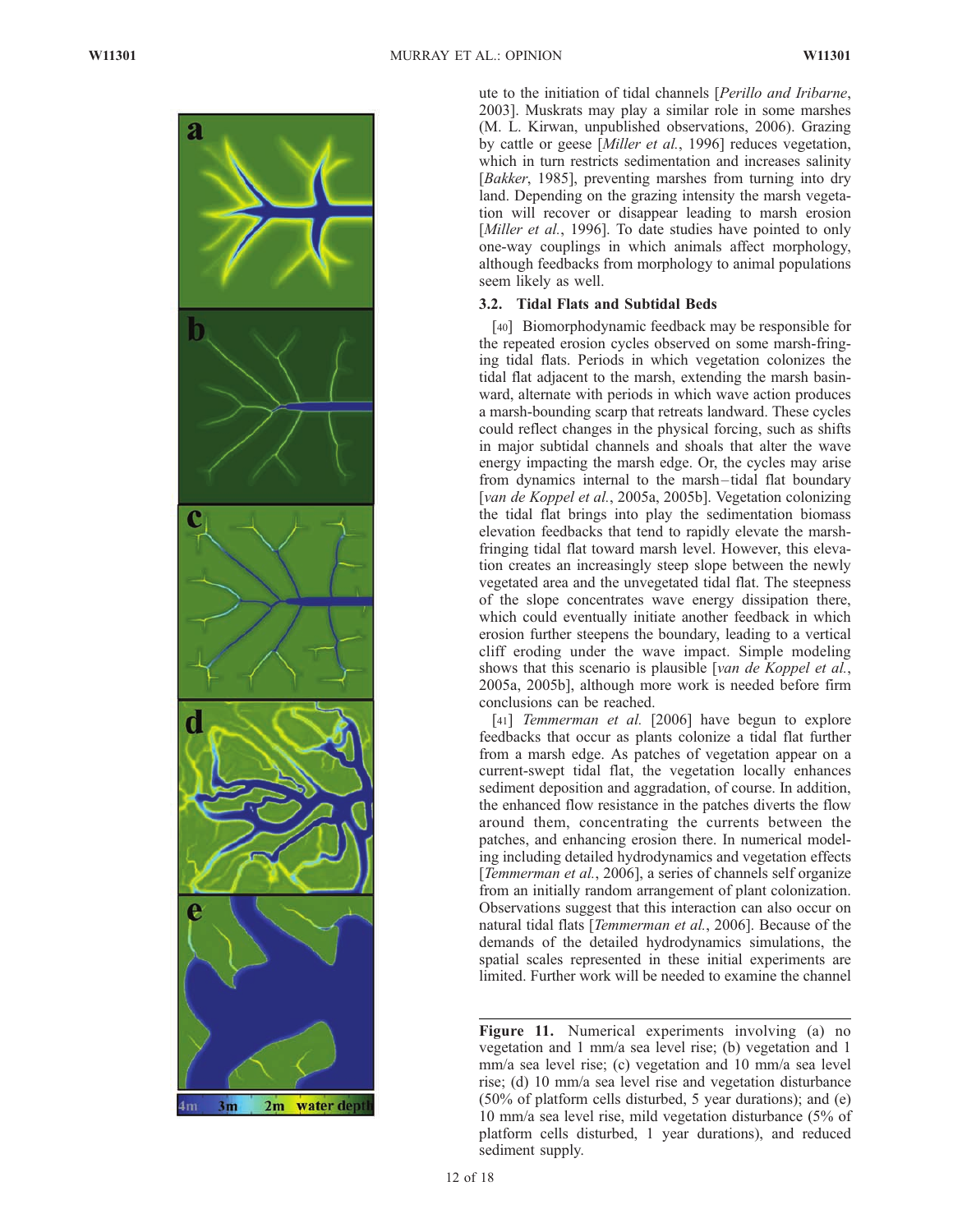spacing formed by this feedback on a more extended tidal flat domain, and to assess a possible connection between these tidal flat channels and the channel networks in fully developed marshes.

[42] Researchers have begun to investigate the substantial effects algae and animals can have on intertidal and subtidal beds [Paarlberg et al., 2005]. Algae enhance bed resistance to erosion by binding the surficial sediments together [Widdows et al., 2000], and by reducing the bed roughness [Lucas et al., 2003]. Many animals, including birds [Davey and Partridge, 1998], shellfish, and worms [Widdows et al., 2000] tend to reduce bed resistance to erosion and increase bed roughness by disturbing surficial sediments. The local mix of organisms can determine the mix of grain sizes and cohesiveness of the surficial sediment [Paarlberg et al., 2005; van de Koppel et al., 2001]. Long-term morphological feedbacks seem almost certain. For example, algae, which tend to trap and bind fine sediment and which flourish in shallow water, could facilitate the growth and stabilization of shoals. Paarlberg et al. [2005] and Lumborg et al. [2006] have begun to explore such interactions, numerically modeling the effect of spatially variable biology on morphological evolution. Marani et al. [2007] use an elegant 1-D vertical analytical model that can be expressed as a stability diagram to investigate the interactions between deposition, wave erosion, and biological influences (marsh vegetation bed–stabilizing organisms). (The Marani et al. model is similar to the purely physical model developed by Fagherazzi et al. [2006].) All of these factors depend on depth, and the model shows that multiple stable equilibrium states are possible, corresponding to marshes and tidal or intertidal flats. Spatially extended modeling including the effects of evolving morphology on the biology will likely follow.

[43] Bivalves of various sorts can form patches that stabilize the bed. They also strongly affect local hydrodynamics and sedimentation. van de Koppel et al. [2005a, 2005b] show that the feedback between mussels, hydrodynamics and soft sediments leads to pattern formation which enhances local sedimentation and productivity of the mussel bed. Coco et al. [2006] have modeled the feedbacks arising from bivalves affecting suspended-sediment concentration, and suspended sediment concentration affecting bivalve physiology, feedbacks that could help determine the density of bivalves within patches. On longer timescales, these patch dynamics must couple to morphological evolution, another topic ripe for future elucidation.

[44] Many of the stabilizing and destabilizing effects on sediment beds also occur on shallow continental shelves. Documentation of these biophysical interactions is rarer for shelf environments, possibly because of the difficulty of direct observation, relative to tidal flat and shallow estuarine settings. Baptist et al. [2006] show that the abundance of benthic fauna is larger in the troughs than on the crests of large sand waves. Knaapen et al. [2003] suggest that a related feedback may influence the sand wave morphology. However, off of open ocean coastlines, where wave energy is much higher than in protected estuarine environments, biological effects may be relatively less important for morphological evolution. For example, on shorefaces, while biological erosion is likely to play a significant role in transforming the underlying material (rocks or partially lithified sediments) into mobile sediment, the common

concave shape of the cross-shore profile can be explained invoking only wave forcing and sediment transport processes.

## 3.3. Coastline Dynamics

[45] On sandy coastlines, dune grasses and coastal dunes evolve symbiotically, as described in section 2.3. Stallins and Parker [2003], on the basis of field studies, suggest that a further biomorphodynamic interaction occurs for beachbacking dunes. Where wave and storm energy is relatively high, such as on an undeveloped barrier island in North Carolina, USA, dunes are frequently knocked down during storms and spread into a low-lying overwash deposit (Figure 12). In this environment, grass species that thrive when periodically buried dominate. However, Stallins and Parker's [2003] observations suggest that the biology also feeds back on the physical processes; the burial tolerant species form horizontally extensive root networks, which tend to create a relatively flat morphology. Thus, low-relief overwash deposits tend to be stabilized in such environments, favoring future overwash events and perpetuating the feedback. On a lower-energy coastline (Sapelo Island, Georgia, USA), less horizontally extensive dune grasses tend to build taller dunes that inhibit the already infrequent overwash events, allowing bushes in the swales to further stabilize that morphology [Stallins and Parker, 2003].

[46] However, where wave and/or tidal energy is high, the longer-term, larger-scale plan view coastline morphodynamics are probably not substantially affected by vegetation or small animals. Figure 13 shows that where an eroding beach meets a forest on a low-wave energy temperate coastline, erosion proceeds despite the trees. The fallen trees on the beach must affect alongshore currents and alongshore transport. However, the persistence of a sandy beach suggests that gradients in sediment flux still determine the evolution of the coastline, and that the vegetation effects may not play a crucial role in that evolution.

[47] In tropical settings, however, biology can exert a stronger influence. Mangrove ecosystems shows close links between geomorphology and vegetation assemblage [Souza] Filho et al., 2006]. Souza Filho et al. [2006] observe a significant reduction in coastal erosion in the presence of mangroves. The trees reduce wave action on the coast and enhance sedimentation of the bed by sediment trapping and deposition of organic matter. Mangrove ecosystems are sensitive to environmental change and harvesting. Disappearance of the mangroves results in significant coastal erosion [Souza Filho et al., 2006]. Storlazzi et al. [2004] describe an Hawaiian coral reef system in which the wide shallow coral reefs suppress tidal flow and nearshore wave energy. As a result, a muddy flat had developed landward of the reef. It is likely that phytoplankton can thrive from the nutrient rich mud in relatively cool deep ocean waters and with plenty of sun light available. In return the production of organic matter is a welcome nutrient source for the reef plankton. Although two-way biophysical coupling in the morphological evolution has not been studied in these environments to date, such coupling seems likely.

[48] One species of large animals, however, exerts a firstorder influence on many sandy coastlines in all climate zones: humans. Coastal engineers and scientists have extensively studied the ways that human shoreline stabilization activities (e.g., beach ''nourishment'' and or sea walls) affect local and adjacent shoreline segments. Slott et al.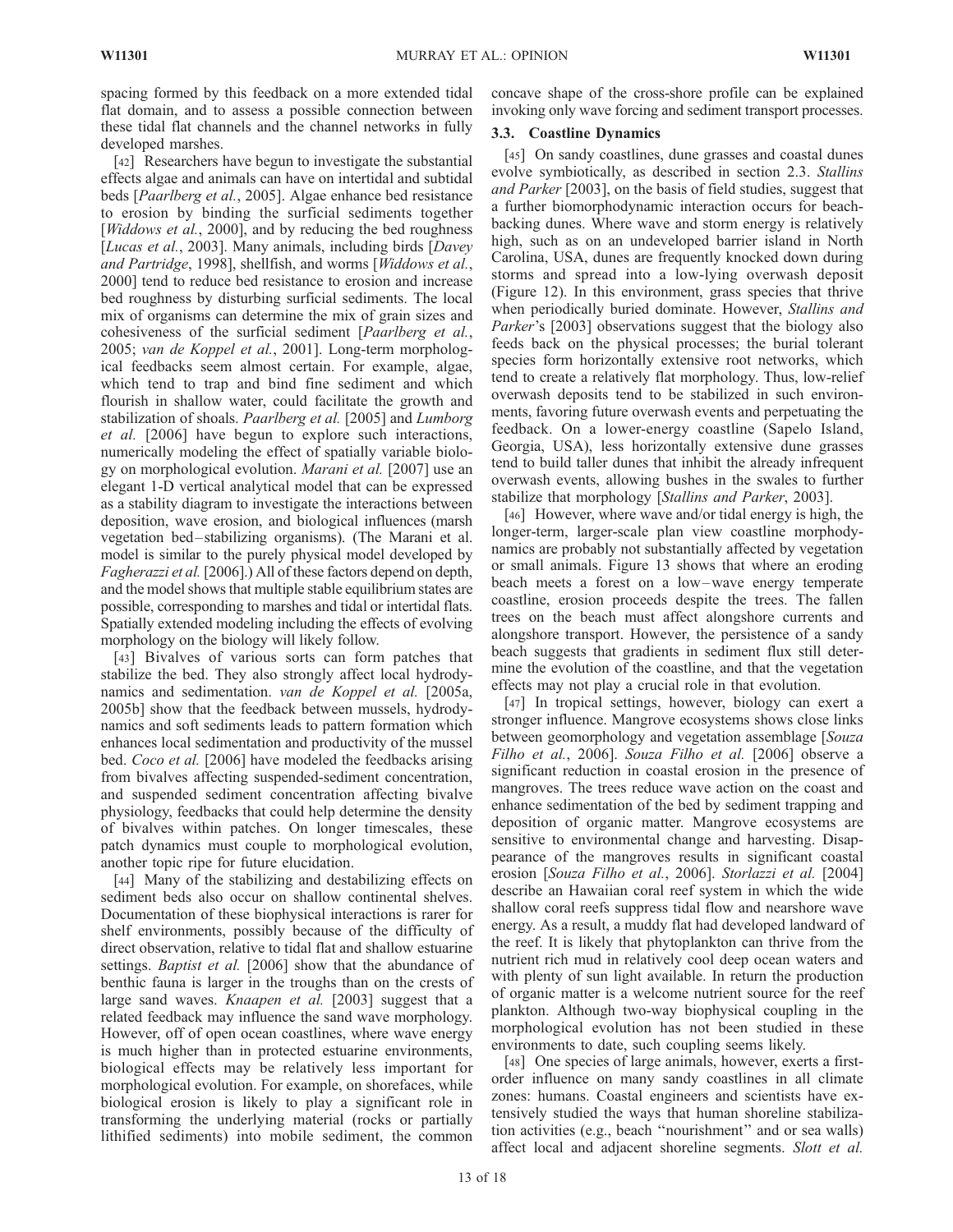

Figure 12. Overwashed sand and gaps in the dune line on Ocracoke Island, North Carolina, USA, after Hurricane Isabel in 2003. Bulldozers clearing the road and rebuilding a dune line give the scale.

[2006] have also begun to study how anthropogenic stabilization in one location can influence coastline morphodynamics at more remote locations. The biophysical coupling obviously extends both ways; if coastline changes were not affecting people, they wouldn't act to stabilize the shoreline. However, this biomorphodynamic system involves additional complications compared to systems affected chiefly by grasses, worms, or even crabs. Human intentionality, economic analysis, and the shifting social and macroeconomic contexts need to be included in an exploration of the coupled human-coastline system. Werner and McNamara [2007] have taken an initial step, numerically modeling coupled barrier island –coastal development interactions and the resulting behaviors. Slott et al. [2008] have begun to model how beach nourishment decisions are coupled to shoreline evolution, with the goal of exploring the biomorphodynamics on extended coastline domains. Despite the challenges in parameterizing the interactions within the human component of the system (involving intentionality, cultural trends and tastes, etc.), the importance of coastal environments to society makes further attempts along these lines inevitable. Of course, coastlines constitute only one example of critical human-landscape interactions likely to be analyzed in the near future. The U.S. National Science Foundation's Coupled Human-Natural Systems program (http://www.nsf.gov/funding/pgm\_summ.jsp?pims\_ id=13681, formerly a focal area within the Biocomplexity program) illustrates the societal impetus for such studies.

## 4. Discussion

[49] Why has this flurry of biomorphodynamic work appeared recently? Part of the answer may be simply a



Figure 13. Coastal erosion impinging on a forest in the low–wave energy setting of Hunting Island, South Carolina, USA. Photo taken at approximately high tide by Kelly Stewart.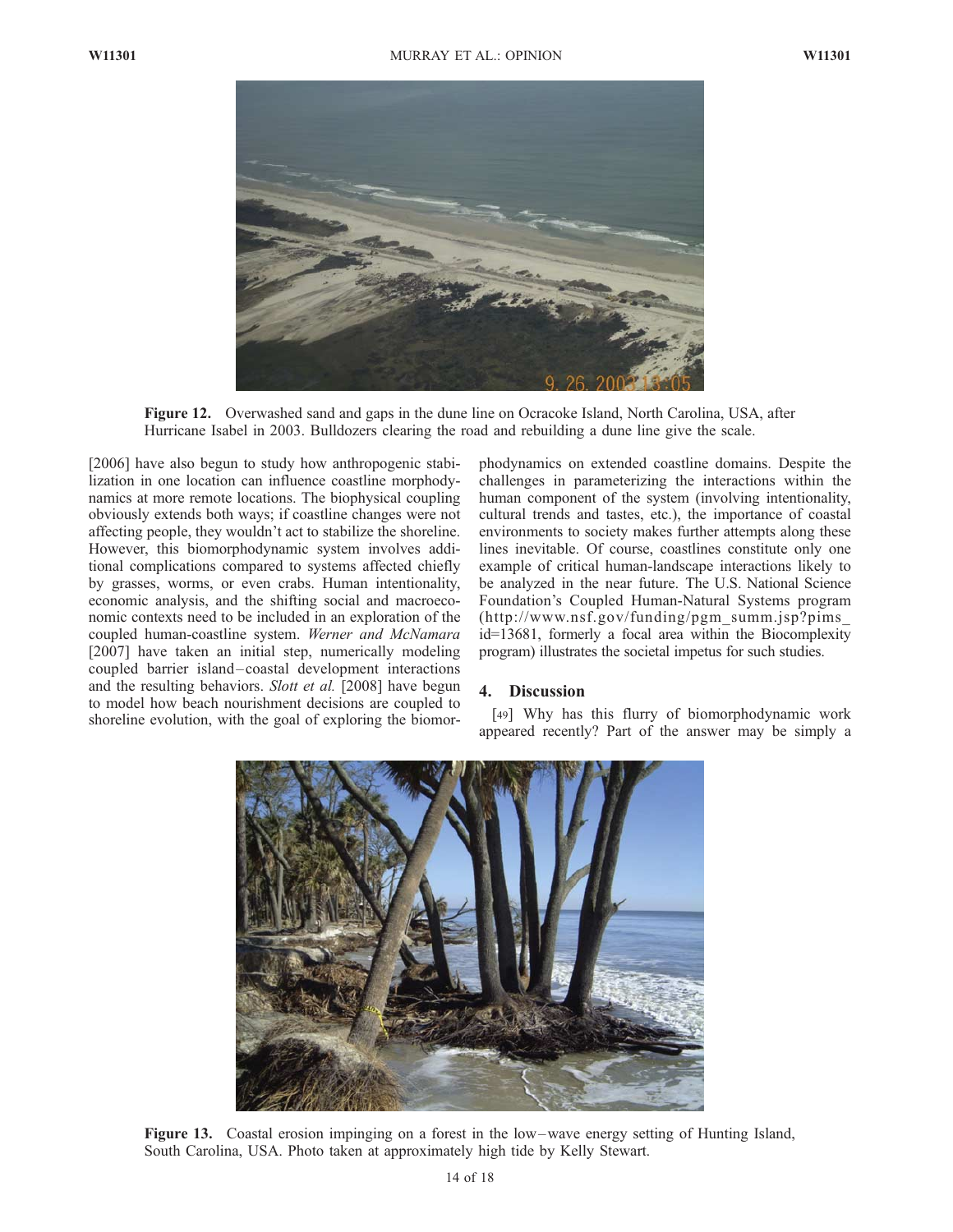nonlinear feedback in scientific fashion; interdisciplinary work has become popular within scientific communities, and funding agencies are encouraging it presently.

[50] However, underlying factors fuel this sociological phenomenon, starting with the accelerating pace of global change. Both climate change and increasingly pervasive direct human manipulations impact the ecosystems and environments human civilization relies on, increasing the demand for scientific understanding of these systems to facilitate managing environmental change. As the selective examples in this opinion article illustrate, understanding ecological and morphological change in many environments requires linked study of biological and physical processes.

[51] Recent trends in modeling approaches (conceptual, analytical and numerical), in both ecology and geomorphology, have also facilitated the rapid growth of biomorphodynamics. A tendency has long existed in physical science generally, and in studies of geomorphic systems in particular, to study processes at small scales in the field and laboratory. This tendency may be associated with the implicit assumption that addressing larger-scale, longer-term phenomena has to wait until the small-scale interactions are sufficiently understood. The tendency to build numerical models directly upon representations of processes at scales as small as is practical, ''explicit numerical reductionism'' [Murray, 2003], reflects this assumption. A complementary modeling approach has arisen in recent decades; a tendency to base conceptual and numerical models on interactions that occur on scales commensurate with those of the phenomena of interest (rather than on scales as small, or ''fundamental'', as possible) [Murray, 2003, 2007a; Paola, 2000; Werner, 1999, 2003], sometimes called a ''top-down'' approach.

[52] This approach stems from developments in nonlinear dynamics and complex systems research, including the emergent-phenomena perspective, and the discovery that complicated behaviors could arise from simple interactions. Thus, a model of a complex geomorphic system many not necessarily need to be based directly on complicated, smallscale processes; a model based on the relatively simple, relatively large-scale interactions that emerge from the collective behavior of the small-scale components of the system is worth investigating. The large-scale phenomena that arise from these interactions then constrain what happens at the smaller scales, as the development of landscape topography does in examples discussed here, so that the smallest-scale processes are not necessarily more fundamental in the sense of determining the overall system behavior. In this perspective, study of small-scale processes are essential for understanding phenomena on those scales, and can provide the basis for parameterizations of largerscale interactions in models of larger-scale phenomena. Such parameterizations can also be empirically based, or can represent initial conjectures (rules) when empirical data or rigorous syntheses of the large-scale effects of smallerscale processes are not available.

[53] Some biological influences on physical processes are relatively easy to represent within familiar parameterizations. For example, the effects of plant stems and leaves on hydrodynamics can be represented in partial differential equations on the basis of analyses of small-scale interactions [Leonard and Luther, 1995; Nepf, 1999]. However, addressing two-way biophysical coupling requires modeling changes in ecological systems as morphology and/or physical forcing changes, which poses more of a challenge to models based on small-scale processes. Complex systems perspectives have also influenced ecology, where top-down, holistic conceptual [Brown and Maurer, 1989] and numerical [Starfield, 1990; Starfield et al., 1989] modeling approaches have increased in popularity.

[54] This confluence of modeling approaches in geomorphology and ecology makes coupled modeling immediately feasible. Models of landscape-scale systems can be based on large-scale interactions within a ''cellular'' modeling framework. Decades of experience in complex systems research using cellular automata has shown that rich and unexpected behaviors can emerge in a spatially extended domain from simple, local interactions. Many geomorphic models in recent years descend from this perspective, even though such models form a continuum between cellular automata and more traditional, partial differential equation – based models. Rather than the single, discrete-valued variables in classical cellular automata, cellular geomorphic models often involve multiple, continuously valued variables, and some of the local interactions can be finite difference representations of PDEs. The flexibility of this modeling approach facilitates the inclusion of ecological and physical processes, allowing the results of their couplings to be explored [Fonstad, 2006].

## 5. Conclusions and Suggestions

[55] The effects that plants and animals have on sediment transport and morphological change have been studied in many environments for many years [Hupp et al., 1995; Viles, 1988]. However, recent work indicates that influences going in the other direction, sediment transport and morphological change impacting biological development, can be just as important in landscapes and their associated ecosystems. The resulting two-way couplings and feedbacks lead to interesting behaviors and steer landscape evolution in the pioneering studies of what we call biomorphodynamics. We strongly suspect similar two-way coupling is present in many other environments, and believe that Earth surface scientists should learn to look for such interactions, to propel our understanding of landscape (and ecosystem) processes forward.

[56] While the influences of biology on sediment transport and morphological change are relatively easy to recognize and measure, plant and animal communities change in response to physical influences on the timescales of the evolution of a landscape pattern, and are less obvious. The examples we cite here indicate that even local and temporary biological disturbances can, cumulatively, play a significant role in shaping large-scale, long-term landscape evolution. Thus, we feel that the incentives to look for twoway couplings are great, and opportunities likely abound for discerning such couplings where only one-way influences (biology affecting physical processes) have been recognized to date.

[57] Incorporating in numerical models the way ecosystems (and humans!) adapt to physical influences, as well as how they affect physical processes, seems to require a topdown, "synthesist", "hierarchical" strategy [Murray, 2003, 2007a, 2007b; Paola, 2000; Werner, 1999, 2003], as is common in many complex systems studies. This requires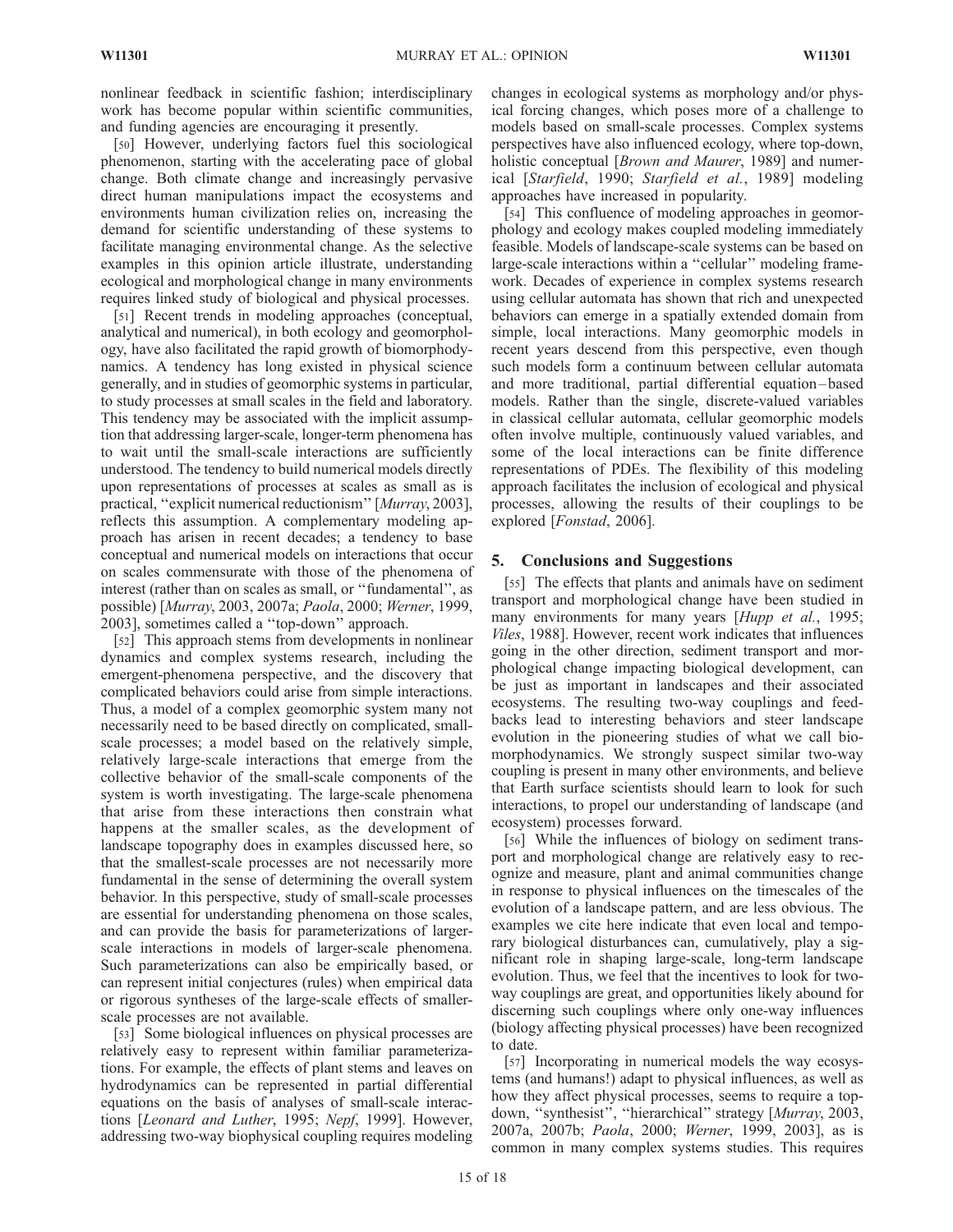devising a broader array of parameterizations of interactions at scales commensurate with those of ecological and landscape change. In many cases, these scales will be larger than those for which well-established parameterizations are available. Although simple first guesses based on physical and ecological reasoning and the available data provide a good start in early, exploratory stages of understanding a phenomenon [Murray, 2003], the community will ultimately need to put biomorphodynamics models on solid empirical footing, both to test the validity of exploratory models and to provide more quantitative confidence [Murray, 2007a]. To accomplish this, as a complement to field and laboratory studies of relatively short-term and small-scale processes, we will need to focus on gathering field data concerning physical and ecological change at relatively large scales.

[58] Acknowledgments. We thank Greg Tucker and Andreas Baas for helpful discussions. We also thank Erkan Istanbulluoglu for providing Figures 5 and 6, Andreas Baas for Figure 8, and Andrea D'Alpaos for Figure 10. Sergio Fagherazzi, Rafael Bras, and an anonymous reviewer and Associate Editor Andrea Rinaldo provided helpful comments that improved the paper. The U.S. National Science Foundation (BE/CNH 0507987, EAR 0617209) provided financial support to Murray and Kirwan. M.T. was supported in part by the STC Program of the National Science Foundation under agreement EAR-0120914 and NSF grant EAR-0207556. Approximately 80% of this article stems from a keynote presentation at the 5th International Symposium on River, Coastal and Estuarine Morphodynamics, Twente, Netherlands, 2007.

#### References

- Abernethy, B., and I. D. Rutherfurd (2000), The effect of riparian tree roots on the mass-stability of riverbanks, Earth Surf. Processes Landforms, 25, 921 – 937, doi:10.1002/1096-9837(200008)25:9<921::AID-ESP93>3.0. CO;2-7.
- Allen, J. R. L. (1990), Salt marsh growth and stratification: A numerical model with specific reference to the Severn estuary, southwest Britain, Mar. Geol., 95, 77 – 96, doi:10.1016/0025-3227(90)90042-I.
- Allen, J. R. L. (1997), Simulation models of salt marsh morphodynamics: Some implications for high-intertidal sediment couplets related to sealevel change, Sediment. Geol., 113, 211 – 223, doi:10.1016/S0037-0738 (97)00101-2.
- Baas, A. C. W. (2007), Complex systems in eolian geomorphology, Geomorphology, 91, 311 – 331, doi:10.1016/j.geomorph.2007.04.012.
- Baas, A. C. W., and J. M. Nield (2007), Modelling vegetated dune landscapes, Geophys. Res. Lett., 34, L06405, doi:10.1029/2006GL029152.
- Bakker, J. P. (1985), The impact of grazing on plant communities, plant populations and soil conditions on salt marshes, Vegetation, 62, 391 – 398, doi:10.1007/BF00044766.
- Baptist, M. J., et al. (2006), The distribution of macrozoobenthos in the southern North Sea in relation to meso-scale bedforms, *Estuarine Coast*al Shelf Sci., 68, 538 – 546, doi:10.1016/j.ecss.2006.02.023.
- Bendix, J. (1997), Flood disturbance and the distribution of riparian species diversity, Geogr. Rev., 87, 468 – 483, doi:10.2307/215226.
- Brice, J. C. (1964), Channel patterns and terraces of the Loup River in Nebraska, U. S. Geol. Surv. Prof. Pap., 422-D, 41 pp.
- Brown, J. H., and B. A. Maurer (1989), Macroecology: The division of food and space among species on continents, Science, 243, 1145-1150, doi:10.1126/science.243.4895.1145.
- Buffington, J. M., et al. (2004), Basin-scale availability of salmonid spawning gravel as influenced by channel type and hydraulic roughness in mountain catchments, Can. J. Fish. Aquat. Sci., 61, 2085 – 2096, doi:10.1139/f04-141.
- Coco, G., et al. (2006), The role of feedbacks between bivalve density, flow, and suspended sediment concentration on patch stable states, Ecology, 87, 2862 – 2870, doi:10.1890/0012-9658(2006)87[2862:FBBDFA]2.0. CO;2.
- Collins, D. B. G., R. L. Bras, and G. E. Tucker (2004), Modeling the effects of vegetation-erosion coupling on landscape evolution, J. Geophys. Res., 109, F03004, doi:10.1029/2003JF000028.
- Daanen, R., R. Peterson, D. Misra, D. Nicolsky, H. Epstein, and D. Walker (2006), Modeling self organization of non-sorted circles, Geophys. Res. Abstr., 8, 09903, sref:1607-7962/gra/EGU1606-A-09,903.
- D'Alpaos, A., S. Lanzoni, M. Marani, S. Fagherazzi, and A. Rinaldo (2005), Tidal network ontogeny: Channel initiation and early development, J. Geophys. Res., 110, F02001, doi:10.1029/2004JF000182.
- D'Alpaos, A., et al. (2006), Modeling the influence of hydroperiod and vegetation on the cross-sectional formation of tidal channels, Estuarine Coastal Shelf Sci., 69, 311-324.
- D'Alpaos, A., S. Lanzoni, M. Marani, and A. Rinaldo (2007), Landscape evolution in tidal embayments: Modeling the interplay of erosion, sedimentation, and vegetation dynamics, J. Geophys. Res., 112, F01008, doi:10.1029/2006JF000537.
- Davey, J. T., and V. A. Partridge (1998), The macrofaunal communities of the Skeffling muds (Humber estuary), with special reference to bioturbation, in Sedimentary Processes in the Intertidal Zone, edited by K. S. Black et al., Geol. Soc. Spec. Publ. 139, 115-124.
- de Castro, F. (1995), Computer simulation of the dynamics of dune system, Ecol. Modell., 78, 205 – 217, doi:10.1016/0304-3800(93)E0090-P.
- Duran, O., and H. Herrmann (2006), Vegetation against dune mobility, Phys. Rev. Lett., 97, 188001, doi:10.1103/PhysRevLett.97.188001.
- Fagherazzi, S., M. Marani, and L. K. Blum (Eds.) (2004), *The Ecogeomor*phology of Tidal Marshes, Coastal Estuarine Stud., vol. 59, 268 pp., AGU, Washington, D. C.
- Fagherazzi, S., et al. (2006), Critical bifurcation of shallow microtidal landforms in tidal flats and salt marshes, Proc. Natl. Acad. Sci. U. S. A., 103, 8337 – 8341, doi:10.1073/pnas.0508379103.
- Fonstad, M. (2006), Cellular automata as analysis and synthesis engines at the geomorphology-ecology interface, Geomorphology, 77, 217 – 234, doi:10.1016/j.geomorph.2006.01.006.
- Friedrichs, C. T., and J. E. Perry (2001), Tidal salt marsh morphodynamics: A synthesis, J. Coastal Res., 27, 7 – 37.
- Ghisalberti, M., and H. Nepf (2006), The structure of the shear layer over rigid and flexible canopies, Environ. Fluid Mech., 6, 277 – 301, doi:10.1007/s10652-006-0002-4.
- Gran, K., and C. Paola (2001), Riparian vegetation controls on braided stream dynamics, Water Resour. Res., 37, 3275 – 3283, doi:10.1029/ 2000WR000203.
- Hack, J. T., and J. C. Goodlett (1960), Geomorphology and forest ecology of a mountain region in the Central Appalachians, U. S. Geol. Surv. Prof. Pap., 347, 66 pp.
- Hesp, P. A. (2004), Coastal dunes in the tropics and temperate regions: Location, formation, morphology and vegetation processes, in Coastal Dunes, Ecology and Conservation, edited by M. Martinez and N. Psuty, pp. 29 – 49, Springer, Berlin.
- Hughes, R. G., and A. L. Paramor (2004), On the loss of saltmarshes in south-east England and methods for their restoration, *J. Appl. Ecol.*, 41, 440 – 448, doi:10.1111/j.0021-8901.2004.00915.x.
- Hupp, C. R., W. R. Osterkamp, and A. D Howard (Eds.) (1995), Biogeomorphology, Terrestrial and Freshwater Systems, Elsevier, Amsterdam.
- Istanbulluoglu, E., and R. L. Bras (2005), Vegetation-modulated landscape evolution: Effects of vegetation on landscape processes, drainage density, and topography, J. Geophys. Res., 110, F02012, doi:10.1029/2004JF000249.
- Kirwan, M. L., and A. B. Murray (2005), Responses of an ecomorphodynamic model of tidal marshes to varying sea level rise rates, paper presented at 4th International Symposium on River, Coastal, and Estuarine Morphodynamics, Int. Assoc. of Hydraul. Eng. and Res., Champaign, Ill.
- Kirwan, M. L., and A. B. Murray (2007), A coupled geomorphic and ecological model of tidal marsh evolution, Proc. Natl. Acad. Sci. U. S. A., 104, 6118-6122, doi:10.1073/pnas.0700958104.
- Kirwan, M. L., A. B. Murray, and W. S. Boyd (2008), Temporary vegetation disturbance as an explanation for permanent loss of tidal wetlands, Geophys. Res. Lett., 35, L05403, doi:10.1029/2007GL032681.
- Knaapen, M. A. F., et al. (2003), On the modelling of biological effects on morphology in estuaries and seas, paper presented at Symposium on River, Coastal and Estuarine Morphodynamics, Int. Assoc. of Hydraul. Eng. and Res., Barcelona, Spain.
- Knighton, D. (1984), Fluvial Forms and Processes, 218 pp. Edward Arnold, London.
- Kondolf, G. M., and W. M. Wollman (1993), The sizes of salmonid spawning gravel, Water Resour. Res., 29, 2275 – 2285, doi:10.1029/ 93WR00402.
- Lancaster, S. T., S. K. Hayes, and G. E. Grant (2003), Effects of wood on debris flow runout in small mountain watersheds, Water Resour. Res., 39(6), 1168, doi:10.1029/2001WR001227.
- Langbein, W. B., and S. A. Schumm (1958), Yield of sediment in relation to mean annual rainfall, Eos Trans. AGU, 39, 1076-1084.
- Leonard, L. A., and M. E. Luther (1995), Flow hydrodynamics in tidal marsh canopies, Limnol. Oceanogr., 40, 1474-1484.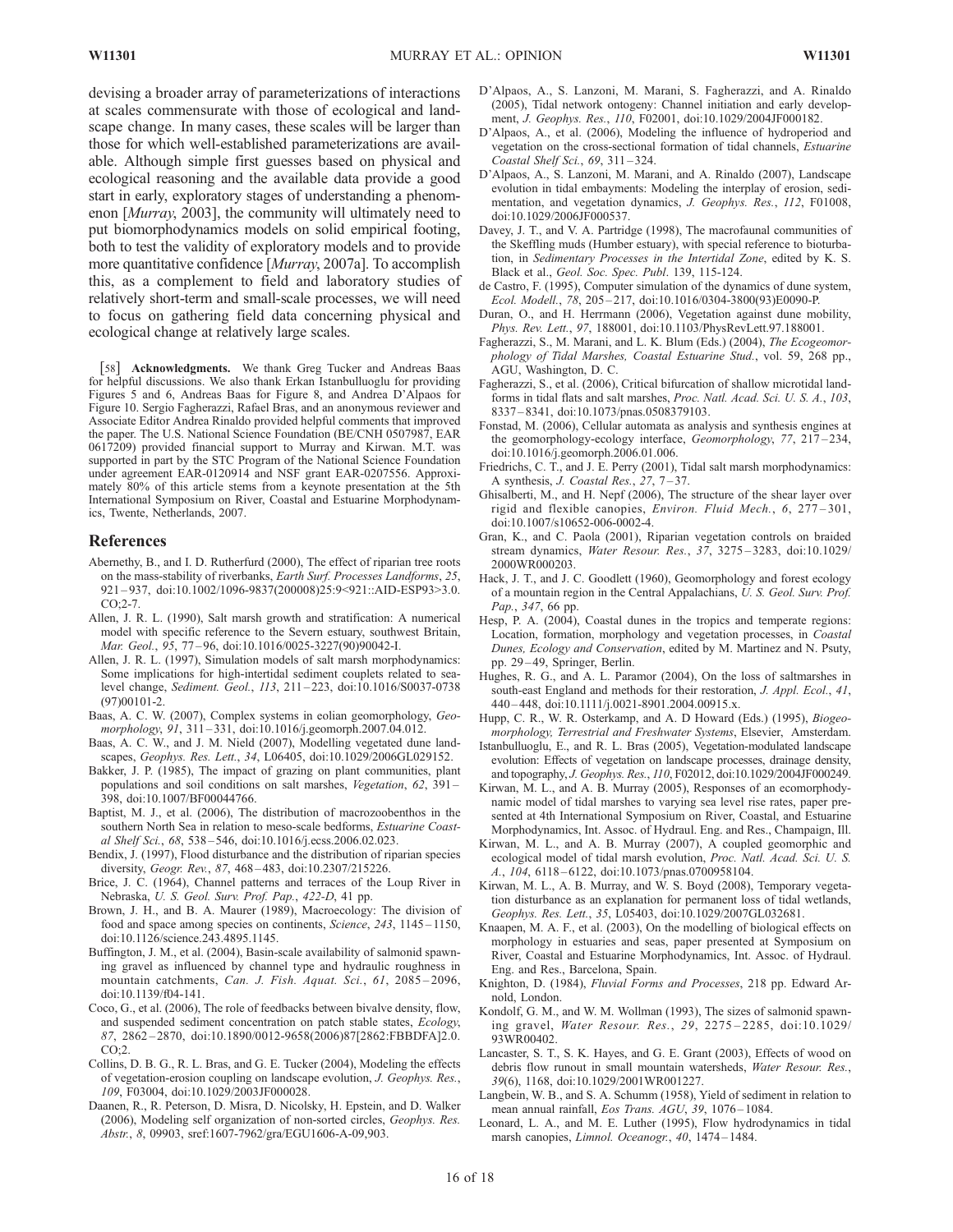Liebault, F., and H. Piegay (2002), Causes of 20th century channel narrowing in mountain and piedmont rivers of southeastern France, Earth Surf. Processes Landforms, 27, 425 – 444, doi:10.1002/esp.328.

- Lucas, C. H., et al. (2003), Relating spatial and temporal variability in sediment chlorophyll a and carbohydrate distribution with erodibility of a tidal flat, Estuaries, 26, 885 – 893.
- Lumborg, U., et al. (2006), The effect of Hydrobia ulvae and microphytobenthos on cohesive sediment dynamics on an intertidal mudflat described by means of numerical modeling, *Estuarine Coastal Shelf Sci.*, 68, 208 – 220, doi:10.1016/j.ecss.2005.11.039.
- Mackin, J. H. (1956), Causes of braiding by a graded river, Geol. Soc. Am. Bull., 67, 1717 – 1718.
- Marani, M., A. D'Alpaos, S. Lanzoni, L. Carniello, and A. Rinaldo (2007), Biologically-controlled multiple equilibria of tidal landforms and the fate of the Venice lagoon, Geophys. Res. Lett., 34, L11402, doi:10.1029/ 2007GL030178.
- Merz, J. E., et al. (2006), Sediment budget for salmonid habitat rehabilitation in a regulated river, Geomorphology, 76, 207 – 228, doi:10.1016/ j.geomorph.2005.11.004.
- Miller, D. L., et al. (1996), Mid-Texas coastal marsh change (1939 1991) as influenced by lesser snow goose herbivory, J. Coastal Res., 12, 462 – 476.
- Millar, R. G. (2000), Influence of bank vegetation on alluvial channel patterns, Water Resour. Res., 36, 1109 – 1118, doi:10.1029/ 1999WR900346.
- Morris, J. T., et al. (2002), Responses of coastal wetlands to rising sea level, Ecology, 83, 2869 – 2877.
- Mudd, S. M., et al. (2004), Flow, sedimentation, and biomass production on a vegetated salt marsh in South Carolina: Toward a predictive model of marsh morphologic and ecologic evolution, in The Ecogeomorphology of Tidal Marshes, Coastal Estuarine Stud., vol. 59, edited by S. Fagherazzi, M. Marani, and L. K. Blum, pp. 165 – 187, AGU, Washington, D. C.
- Murray, A. B. (2003), Contrasting the goals, strategies, and predictions associated with simplified numerical models and detailed simulations, in Prediction in Geomorphology, Geophys. Monogr. Ser., vol. 135, pp. 151 – 165, edited by P. R. Wilcock and R. M. Iverson, AGU, Washington, D. C.
- Murray, A. B. (2007a), Reducing model complexity for explanation and prediction, Geomorphology, 90, 178-191, doi:10.1016/j.geomorph.2006.10.020.
- Murray, A. B. (2007b), Two paradigms in landscape dynamics: Self-similar processes and emergence, in Nonlinear Dynamics in Geophysics, edited by A. A. Tsonis and J. B. Elsner, pp. 15 – 35, Springer, New York.
- Murray, A. B., and C. Paola (1994), A cellular model of braided rivers, Nature, 371, 54-57, doi:10.1038/371054a0.
- Murray, A. B., and C. Paola (1997), Properties of a cellular braided stream model, Earth Surf, Processes Landforms, 22, 1001 – 1025, doi:10.1002/ (SICI)1096-9837(199711)22:11<1001::AID-ESP798>3.0.CO;2-O.
- Murray, A. B., and C. Paola (2003), Modelling the effect of vegetation on channel pattern in braided rivers, Earth Surf. Processes Landforms, 28, 131 – 143, doi:10.1002/esp.428.
- Nanson, G. C., and A. D. Knighton (1996), Anabranching rivers: Their cause, character and classification, Earth Surf. Processes Landforms, 21, 217– 239, doi:10.1002/(SICI)1096-9837(199603)21:3<217::AID-ESP611>  $3.0 \text{ CO}$  $2$ -U.
- Naylor, L. A., et al. (2002), Biogeomorphology revisited: Looking towards the future, Geomorphology, 47, 3-14, doi:10.1016/S0169-555X (02)00137-X.
- Nepf, H. (1999), Drag, turbulence and diffusivity in flow through emergent vegetation, Water Resour. Res., 35, 479 – 489, doi:10.1029/ 1998WR900069.
- Nevins, T. H. F. (1969), River training—The single-thread channel, N. Z. Eng., 24, 367 – 373.
- Nishimori, H., and H. Tanaka (2001), A simple model for the formation of vegetated dunes, Earth Surf. Processes Landforms, 26, 1143 – 1150, doi:10.1002/esp.258.
- Paarlberg, A. J., et al. (2005), Biological influences on morphology and bed composition of an intertidal flat, Estuarine Coastal Shelf Sci., 64, 577 – 590, doi:10.1016/j.ecss.2005.04.008.
- Paola, C. (2000), Quantitative models of sedimentary basin filling, Sedimentology, 47, 121-178, doi:10.1046/j.1365-3091.2000.00006.x.
- Paola, C. (2001), Modelling stream braiding over a range of scales, in Gravel Bed Rivers V, edited by M. P. Mosley pp. 11-46, N. Z. Hydrol. Soc., Wellington.
- Parker, G. (1984), Lateral bed load transport on side slopes, J. Hydrol. Eng., 110, 197 – 199.
- Parker, K. C., and J. Bendix (1996), Landscape-scale geomorphic influences on vegetation pattern in four environments, Phys. Geogr., 17, 113 – 141.
- Pasternack, G. B., et al. (2004), Application of a 2D hydrodynamic model to design of reach-scale spawning gravel replenishment on the Mokelumne River, California, River Res. Appl., 20, 205 – 225, doi:10.1002/ rra.748.
- Perillo, G. M. E., and O. O. Iribarne (2003), New mechanisms studied for creek formation in tidal flats: From crabs to tidal channels, Eos Trans. AGU, 84(1), 1, doi:10.1029/2003EO010001.
- Piegay, H., et al. (2004), Contemporary changes in sediment yield in an alpine mountain basin due to afforestation (the upper Drôme in France), Catena, 55, 183 – 212, doi:10.1016/S0341-8162(03)00118-8.
- Porporato, A., and I. Rodriguez-Iturbe (2002), Ecohydrology—A challenging multidisciplinary research perspective, Hydrol. Sci., 47, 811-821.
- Rodriguez-Iturbe, I., and A. Porporato (2004), Ecohydrology of Water Controlled Ecosystems: Plants and Soil Moisture Dynamics, Cambridge Univ. Press, Cambridge, U. K.
- Simon, A., and A. J. C. Collison (2002), Quantifying the mechanical and hydrologic effects of riparian vegetation on streambank stability, Earth Surf. Processes Landforms, 27, 527 – 546, doi:10.1002/esp.325.
- Slott, J. M., et al. (2006), Investigating coastal processes responsible for large-scale shoreline responses to human shoreline stabilization, Eos Trans. American Geophysical Union, 87(52), Fall Meet. Suppl., Abstract H33B-1518.
- Slott, J. M., et al. (2008), Synergies between adjacent beach-nourishing communities in a morpho-economic coupled coastline model, Coastal Manage., in press.
- Smith, D. G. (1976), Effect of vegetation on lateral migration of anastamosed channels of a glacier meltwater river, Geol. Soc. Am. Bull., 87. 857 – 860, doi:10.1130/0016-7606(1976)87<857:EOVOLM>2.0.CO;.
- Souza Filho, P. W. M. (2006), Using mangroves as a geological indicator of coastal changes in the Braganca macrotidal flat, Brazilian Amazon: A remote sensing data approach, Ocean Coastal Manage., 49, 462-475, doi:10.1016/j.ocecoaman.2006.04.005.
- Stallins, A. J. (2006), Geomorphology and ecology: Unifying themes for complex systems in biogeomorphology, Geomorphology, 77, 207-216, doi:10.1016/j.geomorph.2006.01.005.
- Stallins, J. A., and A. J. Parker (2003), The influence of complex systems interactions on barrier island dune vegetation pattern and process, Ann. Assoc. Am. Geogr., 93, 13 – 29, doi:10.1111/1467-8306.93102.
- Starfield, A. M. (1990), Qualitative, rule-based modeling, BioScience, 40, 601 – 604, doi:10.2307/1311300.
- Starfield, A. M., et al. (1989), A rule-based ecological model of the management of an estuarine lake, Ecol. Modell., 46, 107 – 119, doi:10.1016/ 0304-3800(89)90072-0.
- Storlazzi, C. D., et al. (2004), Wave- and tidally-driven flow and sediment flux across a fringing coral reef: Southern Molokai, Hawaii, Cont. Shelf Res., 24, 1397 – 1419, doi:10.1016/j.csr.2004.02.010.
- Suttle, K. B., et al. (2004), How fine sediment in river beds impairs growth of juvenile salmonids, Ecol. Appl., 14, 969 – 974, doi:10.1890/03-5190.
- Tal, M., and C. Paola (2007), Dynamic single-thread channels maintained by the interaction of flow and vegetation, Geology, 35, 347 – 350, doi:10.1130/G23260A.1.
- Tal, M., K. Gran, A. B. Murray, C. Paola, and D. M. Hicks (2004), Riparian vegetation as a primary control on channel characteristics in multi-thread rivers, in Riparian Vegetation and Fluvial Geomorphology. Water Sci. Appl., vol. 8, edited by S. H. Bennet and A. Simon, pp. 43-58, AGU, Washington, D. C.
- Temmerman, S., et al. (2006), Plant growth initiates channel erosion in flat landscapes: Evidence from tidal marshes, Geophys. Res. Abstr., 8, 08871.
- Tsoar, H. (2005), Sand dunes mobility and stability in relation to climate, Physica A, 357, 50-56, doi:10.1016/j.physa.2005.05.067.
- Tsoar, H., and D. G. Blumberg (2002), Formation of parabolic dunes from barchan and transverse dunes along Israel's Mediterranean coast, Earth Surf. Processes Landforms., 27, 1147 – 1161, doi:10.1002/esp.417.
- Tucker, G. E., and R. L. Bras (1999), Dynamics of vegetation and runoff erosion, U. S. Army Corps of Eng. Constr. Eng. Res. Lab., Champaign, Ill.
- Tucker, G. E., et al. (2001), The channel-hillslope integrated landscape development model, in *Landscape Erosion and Evolution Modeling*, edited by R. S. Harmon and W. W. Dow, III, pp. 349-384, Kluwer Acad., Norwell, Mass.
- Tucker, G. E., et al. (2006), Headwater channel dynamics in semiarid rangelands, Colorado high plains, USA, Geol. Soc. Am. Bull., 118, 959-974, doi:10.1130/B25928.25921.
- van de Koppel, J., et al. (2001), Do alternate stable states occur in natural ecosystems? Evidence from a tidal flat, Ecology, 82, 3449-3461.